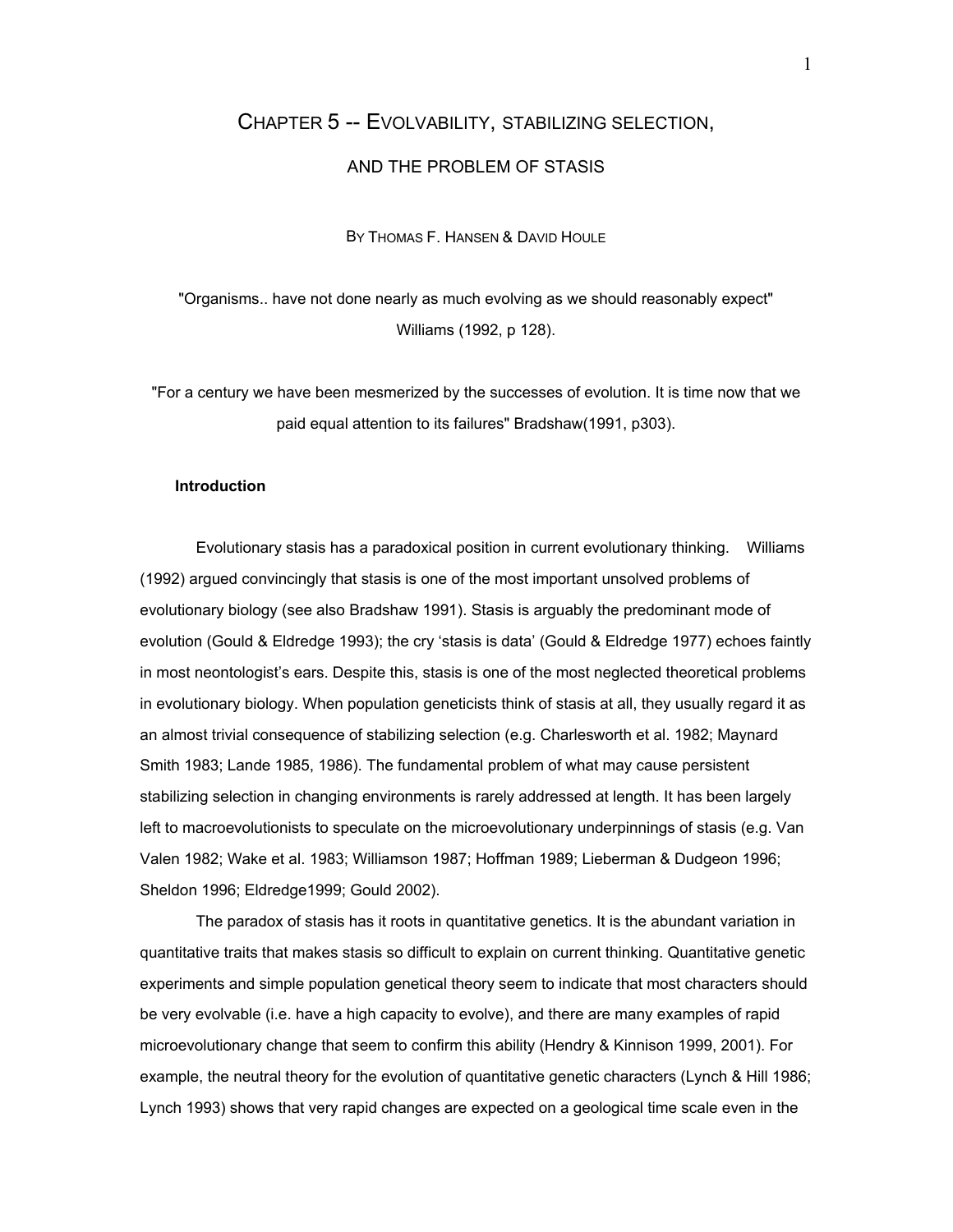absence of any selection, simply due to drift and random fixation of new mutations. In fact, it is rare to find characters that evolve faster than the neutral expectation on macroevolutionary time scales, and very easy to find characters that are much too conservative for it (Lynch 1990). The need for phylogenetic comparative methods is another simple illustration of how conservative evolution is. Comparative studies need to deal with correlations stemming fromphylogenetic inertia.

 This conflict between stasis and abundant genetic variation has an all-too-obvious solution in stabilizing selection. Alternatively, the abundance of genetic variation may be illusory, and some form of variational constraint limits the evolvability of characters, precluding them from tracking environmental changes. In this essay we discuss the logic of these two hypotheses. We argue that stabilizing selection is too readily accepted, while constraints are too readily dismissed. In particular, we suggest that conceiving of an organism as an integrated phenotypic and/or genotypic entity suggests two classes of variational explanation for stasis. Although there is often abundant genetic variation in quantitative characters, it is the quality, and not the quantity, of variation that is important for evolvability. The quality of variation may be reduced by either integration of characters (pleiotropic constraints) or by specific types of integration among genes (epistatic constraints). We suggest several ways to operationalize these notions.

#### **Stasis in insect wings**

Our thinking on this problem is best introduced with an example. Insect wings are conservative characters. Wing characters are usually reliable taxonomic indicators on the level of families, and qualitative differences are rare within genera, although coloration is sometimes a striking exception. Quantitative differences in shape occur, but are limited in extent. A good example is provided by variation in the genus *Drosophila*. Fig. 1 summarizes the size-adjusted positions of vein intersections in 22 species of *Drosophila*, plus one closely related genus in the family Drosophilidae (Galpern 2000). While the wings differ in length by an order of magnitude, the size-adjusted positions of the intersections are remarkably conservative. This conservatism is also readily detected in the behavior of *Drosophila* in flight. The slow, hovering "cargo-helicopter" flight mode is instantly recognizable to the experienced eye. Despite this conservatism, discriminant function analysis of wing shape shows that nearly all of the specimens in Fig. 1 can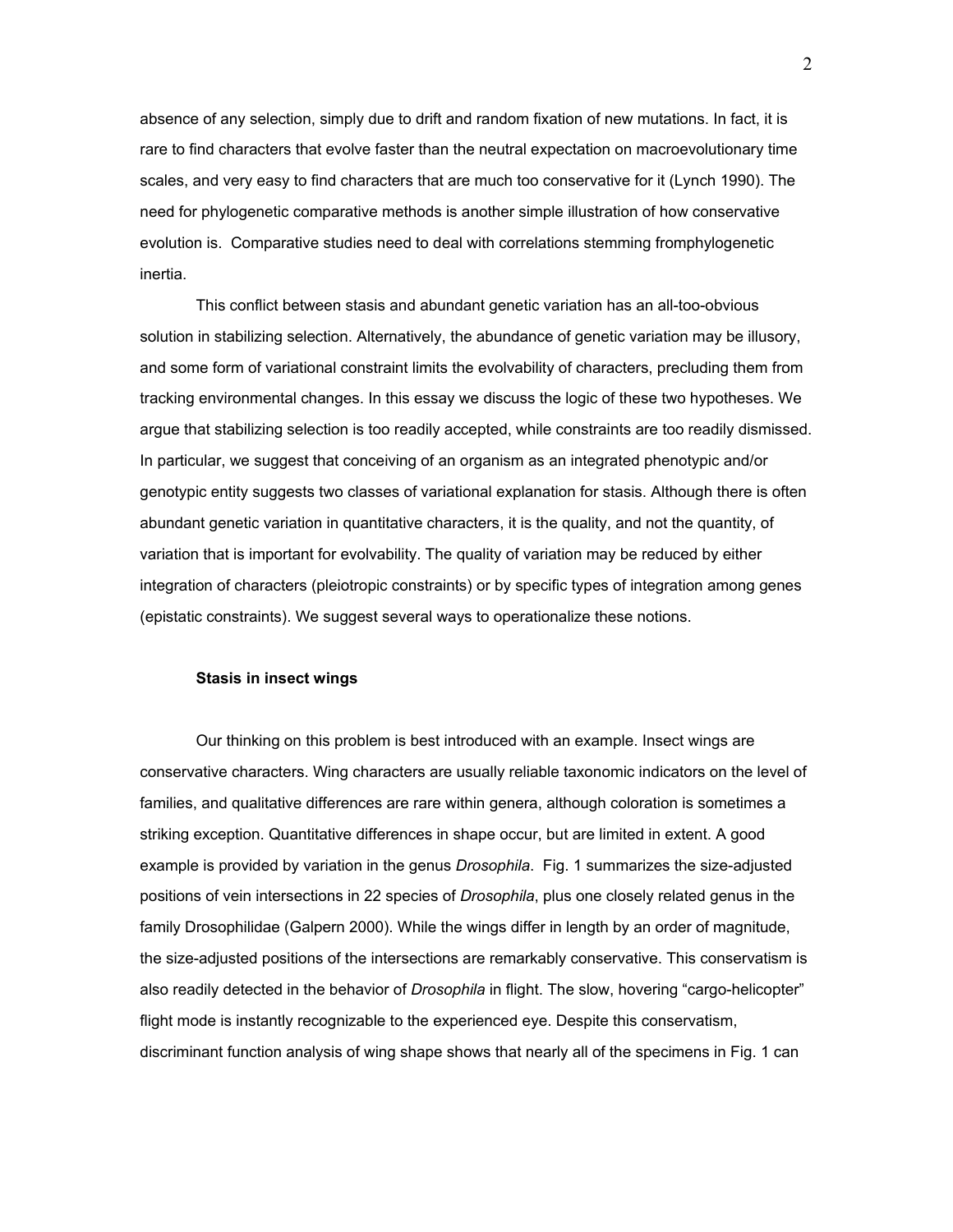be correctly identified to species, as shown in Table 1. This seeming paradox is resolved when we note that it is the result of low variation within species and not high variation among species.

The relative conservatism of wing shape in *Drosophila* is particularly remarkable because the genus is thought to be at least 50 million years old (Powell 1997). As expected in such an old group, there is substantial ecological diversity in the genus, with flies inhabiting both temperate and tropical habitats from rain forest to deserts. Their larvae feed on the microflora in a wide range of substrates, including decaying fruits, flowers, wood, leaves, fungi, or carrion. A few exceptional species mine leaves, feed on pollen or prey on other insects (Powell 1997; Kambysellis & Craddock 1997). As wings are often used in elaborate courtship displays, the diversity in mating systems, including lek breeding, solitary territoriality, assault mating and scrambles, is particularly noteworthy.

Even more remarkable is that wings throughout the Acalyptratae, the huge subordinal clade that includes *Drosophila*, are quite similar to those of the family Drosophilidae. The acalyptrates comprise over 22,000 species and 65 of the 113 families recognized in the Diptera (McAlpine 1989). There are a few key differences: the two costal breaks used as landmarks in Fig. 1 are missing in most other acalyptrate families, and *Drosophila* lack a basal crossvein that most other Acalyptrates have. Otherwise, the overall shape and placement of the common veins is usually conserved, despite the even greater range of ecological variation in the wider group.

 Wing size and shape are highly heritable in *Drosophila* populations (e.g. Robertson & Reeve 1952; Robertson 1959; Cavicchi et al. 1981), making this a typical example of the paradox of stasis. Mutation produces novel phenotypic variation in wings at typical rates (Santiago et al. 1992; Houle, unpublished). Variation among populations has been demonstrated in both natural (e.g. Coyne & Beecham 1987; Gilchrist et al. 2000) and laboratory populations (Cavicchi et al. 1985), as has rapid divergence under natural selection (Huey et al. 2000; Gilchrist et al. 2001 for field studies and Cavicchi et al. 1985 for lab populations). Particularly compelling evidence for heritable variation in shape comes from the artificial selection experiments of Weber (1990; 1992; Weber et al. 1999), who obtained responses of up to 20 standard deviations in seven different arbitrary measures of wing shape in a relatively small number of generations.

**Stabilizing selection as an explanation of stasis**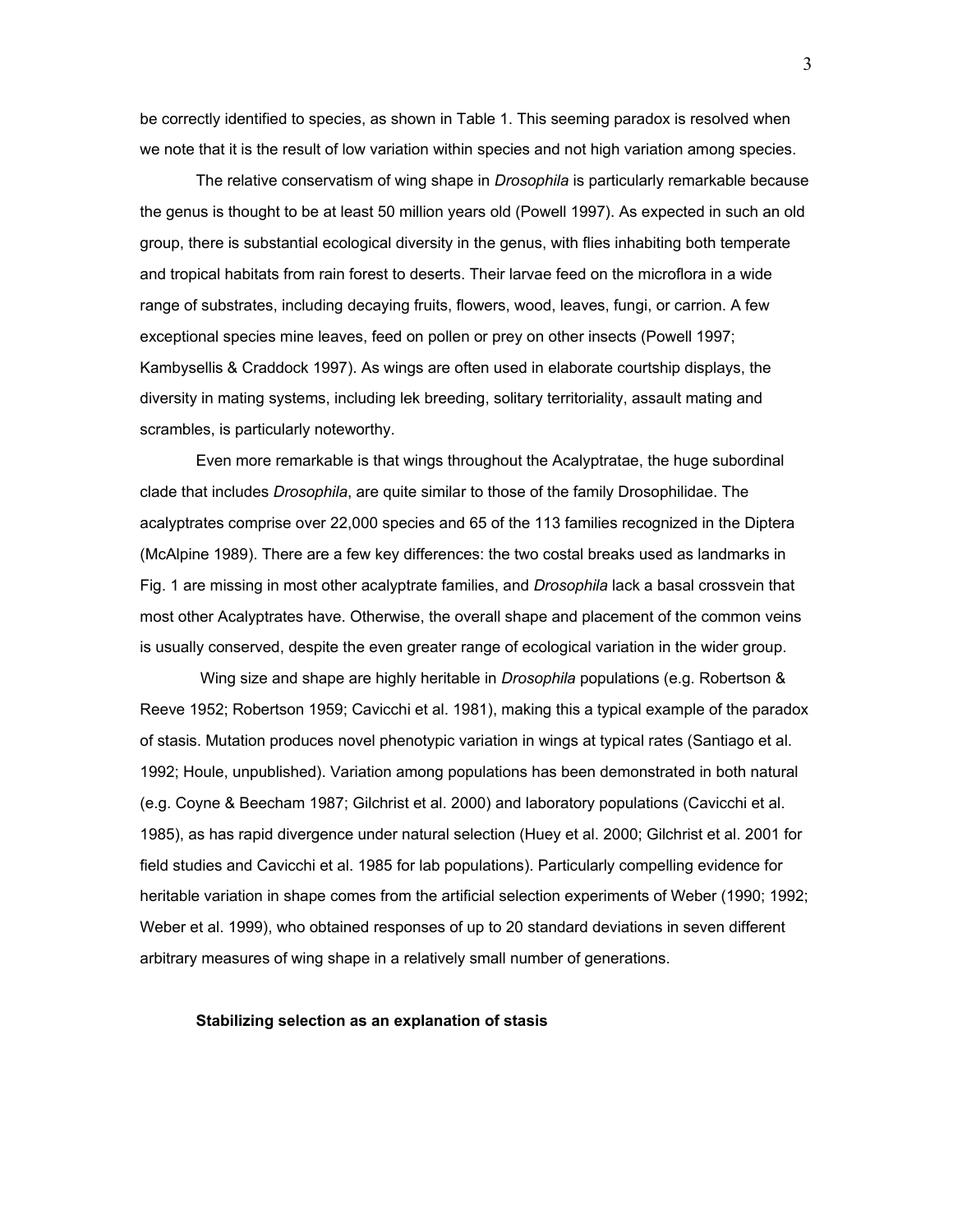Stabilizing selection has a somewhat odd position in evolutionary biology. On the one hand, there are few detailed empirical studies, and the direct evidence for stabilizing selection in the wild is far from overwhelming (Endler 1986; Travis 1989; Kingsolver et al. 2001). On the other hand, some of the most successful research programs in evolutionary biology are based on the assumption that traits are maintained at local optima by stabilizing selection (Mitchell & Valone 1990; Parker & Maynard Smith 1993). This is a fundamental assumption in behavioral ecology, life-history theory, and functional biology. These fields could not be as successful as they are if stabilizing selection is not the norm.

There appears to be fairly general acceptance of the idea that stabilizing selection is the cause of stasis. Even Gould, who may have been the most prominent champion of constraint hypotheses, recently acknowledged stabilizing selection based on niche tracking as a likely explanation of stasis (Gould 2002, pp. 880-885). From the theoretical point of view, stabilizing selection is a potent conservative force, but its relation to stasis is not simple. Explaining stasis with stabilizing selection requires not just that stabilizing selection is common, but that the selective optimum varies only within a narrow range. A stable optimum may seem plausible for a trait affected by a single selective factor, but the fitness functions of most quantitative traits are likely the result of a compromise among a large number of selective factors, any of which may be affected by changes in the environment. Dipteran wing shapes are certainly under stabilizing selection, but are the optimal shapes likely to be nearly the same in thousands of species of widely different size, living under widely different conditions with respect to temperature, humidity, and wind conditions? Why does not allocation to wing mass and muscle depend on the relative importance of flight to energetic constraints? Should not shape depend on this allocation? Should not the importance of wings for mate choice have substantial effects on their optimal shape? Should not males and females with differently shaped bodies have wings more different in shape? And if there really is one global optimum that fits all these conditions, why then would thousands of similarly-sized hymenopterans have such different wings?

Mammalian body temperatures (BTs) provide another good illustration of the problems involved in assuming a constant optimum (Williams 1992). Almost all placental mammals keep their operating BT between 37 and 38C, and equally puzzling, they keep their testicular temperatures 1C below that. If this is to be explained in terms of direct selection on BT we need to show that an arctic lemming and an African elephant have similar ecologically determined temperature optima. This seems next to impossible in view of the huge differences in ambient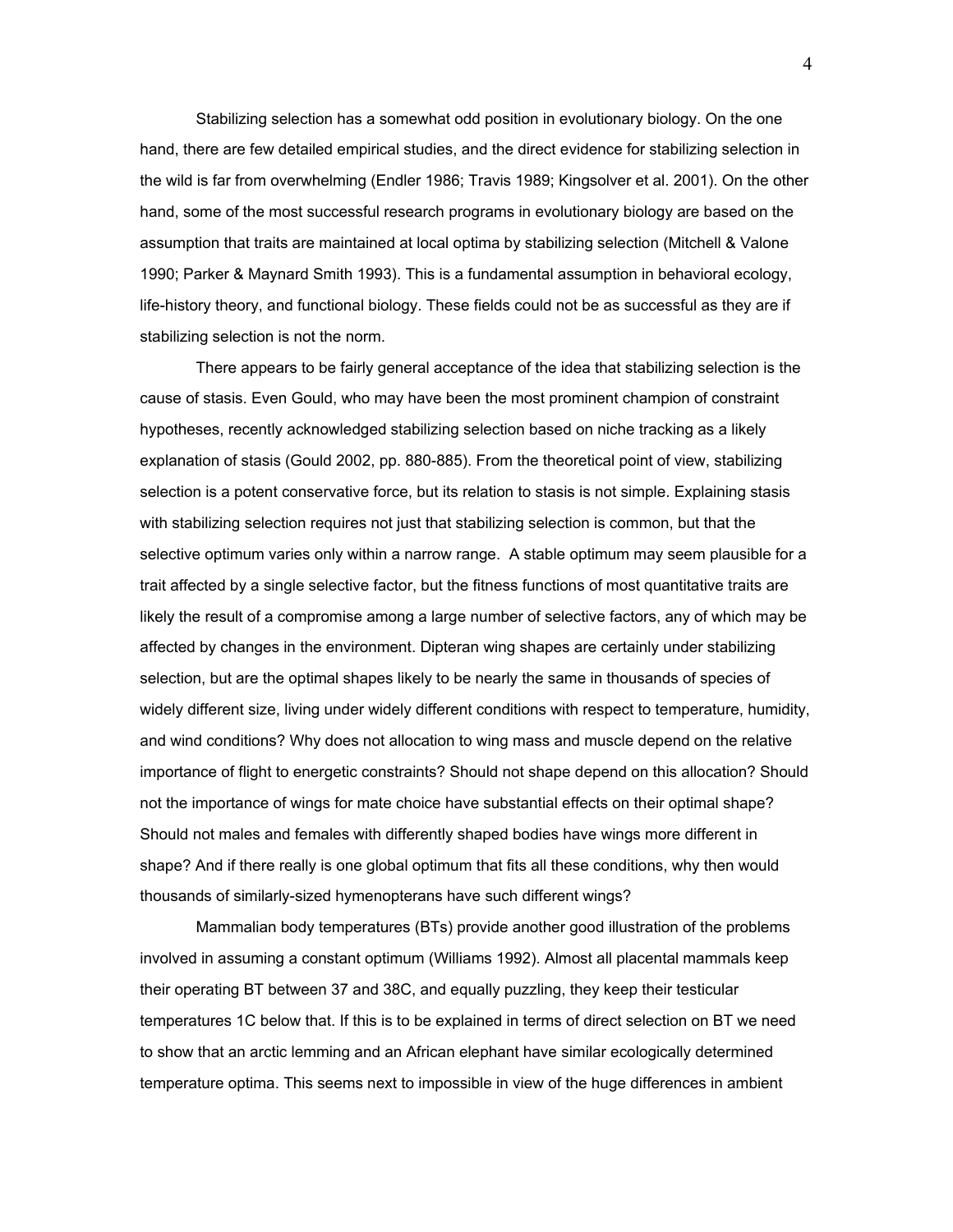temperature, heat exchange, metabolic needs and energetic constraints. An explanation based on internal selection where BT is "burdened" (Riedl 1978) by interactions with other traits is perhaps more plausible (see fuller discussion below), but we agree with Williams (1992) that mammalian BT seems inexplicably conservative under a stabilizing-selection hypothesis.

 Thus, just evoking stabilizing selection to explain stasis is insufficient; we need to explain why selective optima themselves should be conservative. Surprisingly little work has been devoted to this problem. Only a few sketches of candidate hypotheses have been proposed, such as niche-tracking, population averaging, and ecological equilibration.

Niche tracking is perhaps the best-known mechanism proposed for maintaining stable selective environments (e.g. Eldredge 1999). To varying extents, all organisms are able to seek out favorable living conditions by behavioral means. In doing so, they will also stabilize many selective factors. More generally, Wake et al. (1983) suggested that any sort of plasticity (behavioral, physiological or developmental) in one set of traits will tend to allow stasis in the remaining set of characters. There are, however, problems with these propositions. Note that this explanation just shifts the problem from one set of traits to another, for example from morphology to behavior. Why should a given behavioral "habitat" preference remain optimal in a changing environment? Indeed the idea of the "Baldwin effect" is that plasticity, including behavioral plasticity, facilitates adaptive shifts (Baldwin 1896; Robinson and Dukas 1999), precisely the opposite of niche tracking. It is thus unclear if adaptive plastic responses will generally stabilize or disrupt selection pressures. Explicit models may help to clarify when plasticity helps or hinders further evolutionary change (e.g. Ancel 2000), but more work is needed in this area.

Lieberman & Dudgeon (1996) suggest that stasis is a result of averaging over many semi-independent populations that separately track fluctuating optima. This simply lifts the problem to a higher hierarchical level. Why should the separately fluctuating optima exactly cancel, and why would the many environmental conditions that undoubtedly affect the entire metapopulation remain constant?

 Williams (1992) suggests that stasis could be explained by the existence of hyperstable niches. These are core sets of environmental conditions that are always present somewhere. Unstable "niches" come and go as the environment changes, and species that adapt to them will tend to go extinct with these shifts. What we observe in the fossil record are thus the forms that reside in these hyperstable niches, which also must be the common niches for the forms that reside in them to dominate the fossil record.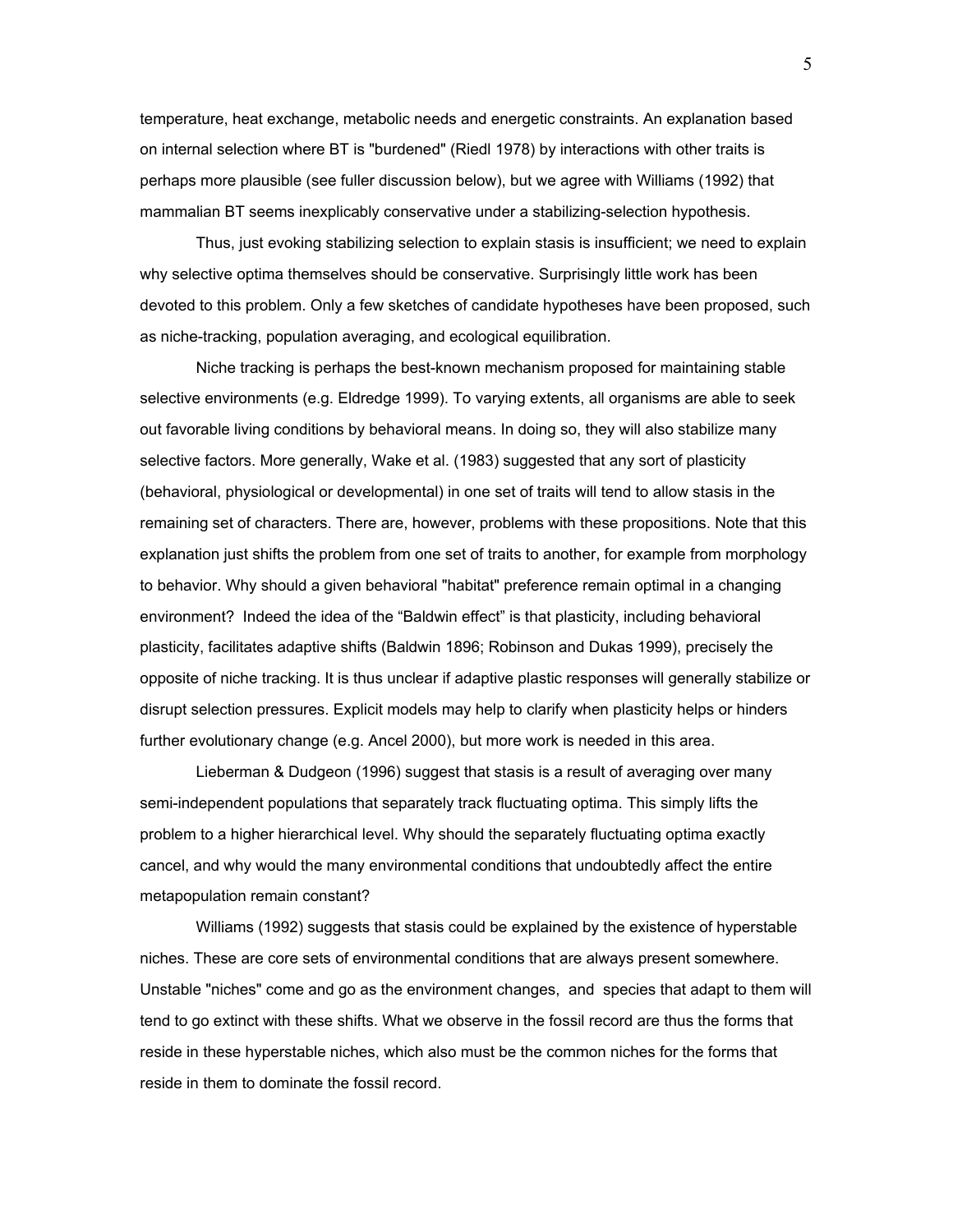Sheldon (1996) suggests a similar lineage-selection mechanism. The species that survive environmental fluctuations are those that are least affected by them, typically generalists. But Sheldon's hypothesis does not explain why some species should be immune to the fluctuations. Similarly, Williams' hypothesis does not explain why we should expect niches to be hyperstable. How can we test the hypotheses that Dipteran wings and mammalian BT are conserved by stabilizing selection in a hyperstable niche? The ecological niche concept itself may not be sufficiently operational to allow a direct test, as this would require very precise descriptions of niches. At least these hypotheses predict that we should find numerous short-lived taxa that do deviate from the norm. We believe this can be rejected in the case of both Dipteran wings and mammalian BT, but Williams suggests that repeated fresh-water radiations of sticklebacks from a stable marine form (Bell 1989) may provide an example.

A theoretical mechanism that may favor niche conservation has been proposed by Holt & Gaines (1992; Holt 1996), and Kawecki (1995). The idea is that selection for adaptation to a core niche is stronger than selection for adaptation to any marginal niche or habitat, since individuals living under conditions to which they are well adapted have higher reproductive output than individuals living under marginal (sink) conditions. In other words, more individuals are affected by selection in the core habitat and selection in this habitat is therefore more important. This helps maintain adaptation to the core habitat and makes adaptation to alternative habitats more difficult. Although a significant theoretical observation, this does not solve the stasis problem. First, the argument still depends on the core niche conditions remaining constant, and second, the argument is only valid if the core habitat is more abundant than any marginal habitat the species may encounter. In fact, these models may as well predict that shifting habitat abundances should be a powerful driver of adaptive shifts.

Ecology is no doubt essential in understanding stasis. Stenseth & Maynard Smith (1984) developed a model of community dynamics that was able to predict stasis or gradual (Red Queen) evolution depending on the strength of ecological interactions. As with Sheldon's hypothesis, this is still no complete explanation of stasis within lineages, as it simply assumes that evolution will come to a halt in a stable environment.

A different type of explanation for stasis focuses on the complexity of forces that affect optima. Adaptation in one focal trait to one "primary" selective factor may be hindered by the need to stay adapted to a myriad of "secondary" factors including other traits that have been tuned to the previous state of the focal trait (Simpson 1944; Hansen 1997). Change is not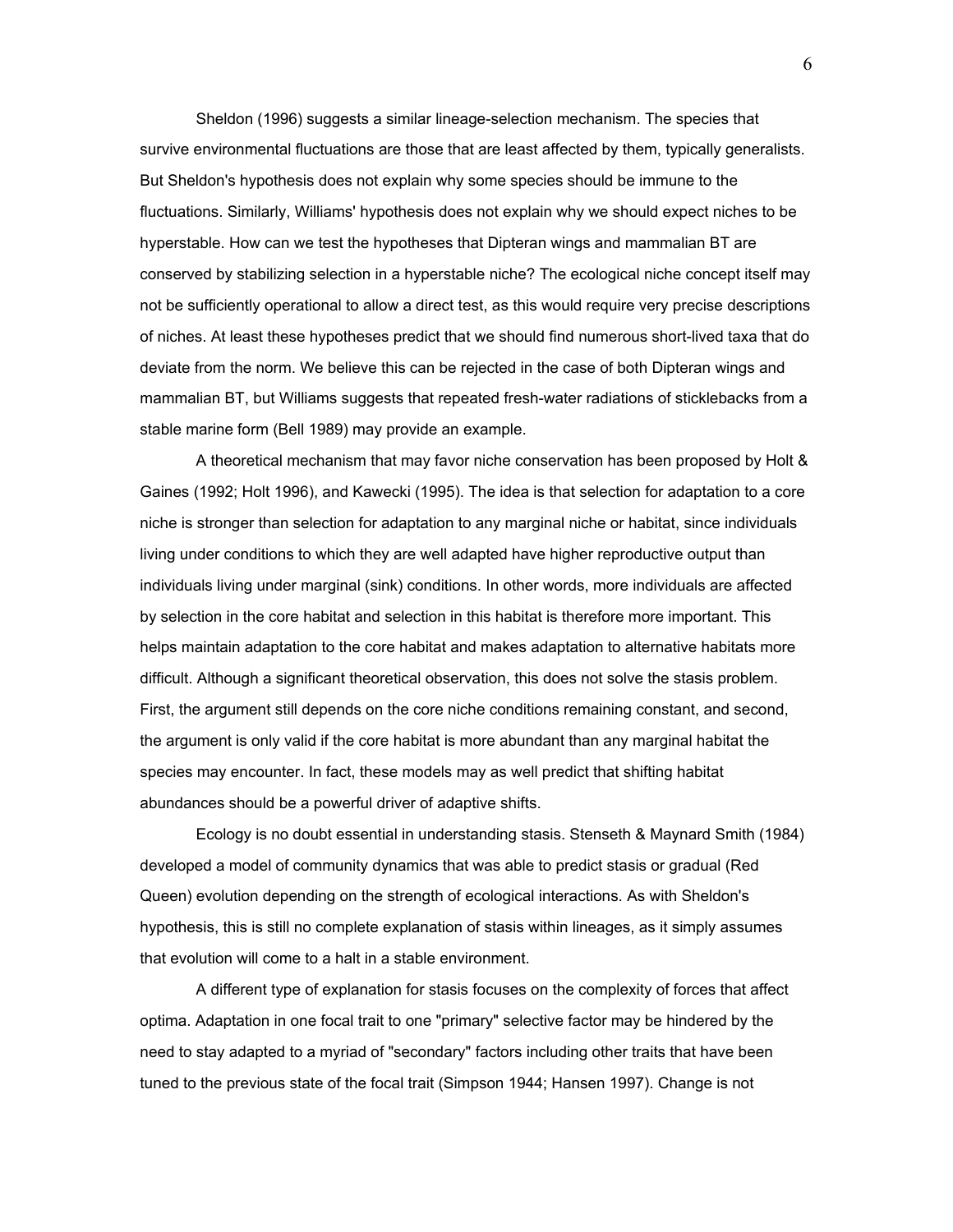impossible in this scenario, but may be slow, as any new adaptation needs to be coordinated with a host of secondary adaptations. Consistent with this scenario, related species often deviate from an adaptive prediction in the same direction, leading to phylogenetic correlations. Although not stasis per se, this is direct evidence of evolutionary inertia. Hansen (1997) suggested that evolutionary inertia may be governed by the dynamics of the secondary factors, and developed a phylogenetic comparative method around this assumption. A skeptic may, however, argue that it is just as plausible that the secondary factors provide more opportunity for environmental changes to nudge the optimal state around. Theoretical work is necessary to determine whether, or under what conditions, a complex system of interrelated traits and selection forces will resist change.

In short, all proposed mechanisms for preserving optima are ultimately based on shifting the problem elsewhere, be it to other traits or to other levels of ecological organization. Thus, we join Arnold et al. (2001) in suggesting that work is urgently needed on the estimation and dynamics of adaptive landscapes. We simply do not have enough empirical evidence to conclude that landscapes are stable, nor do we have any compelling theoretical justification for assuming such stability. Given this situation, the alternative notion that stasis is due to constraints should be entertained as a valid possibility.

### **Constraints and evolvability**

A constraint is any mechanism that may limit or bias the response to selection (see Wagner 1986; Arnold 1992; Houle, 2001 for review). We make a distinction between variational and selective constraints. Variational constraints are due to limitation and biases in the variability of characters. Developmental constraints are sometimes also defined in this way (e.g. Maynard Smith et al. 1985), but we prefer the more general term, as character variability need not be a consequence of development, as in the case of many cellular or biochemical traits. Selective "constraints" derive from conflicting selection pressures, and are constraints only from the perspective of achieving specific adaptations, and not from the perspective of optimizing the fitness of the organism as a whole. The shape of the fitness landscape itself as a selective constraint has also been widely discussed (e.g. Fear & Price 1988; Kaufmann 1993; Arnold et al. 2001), but we will not consider this further here. As we will see, the distinction between selective and variational constraints is sometimes a matter of perspective.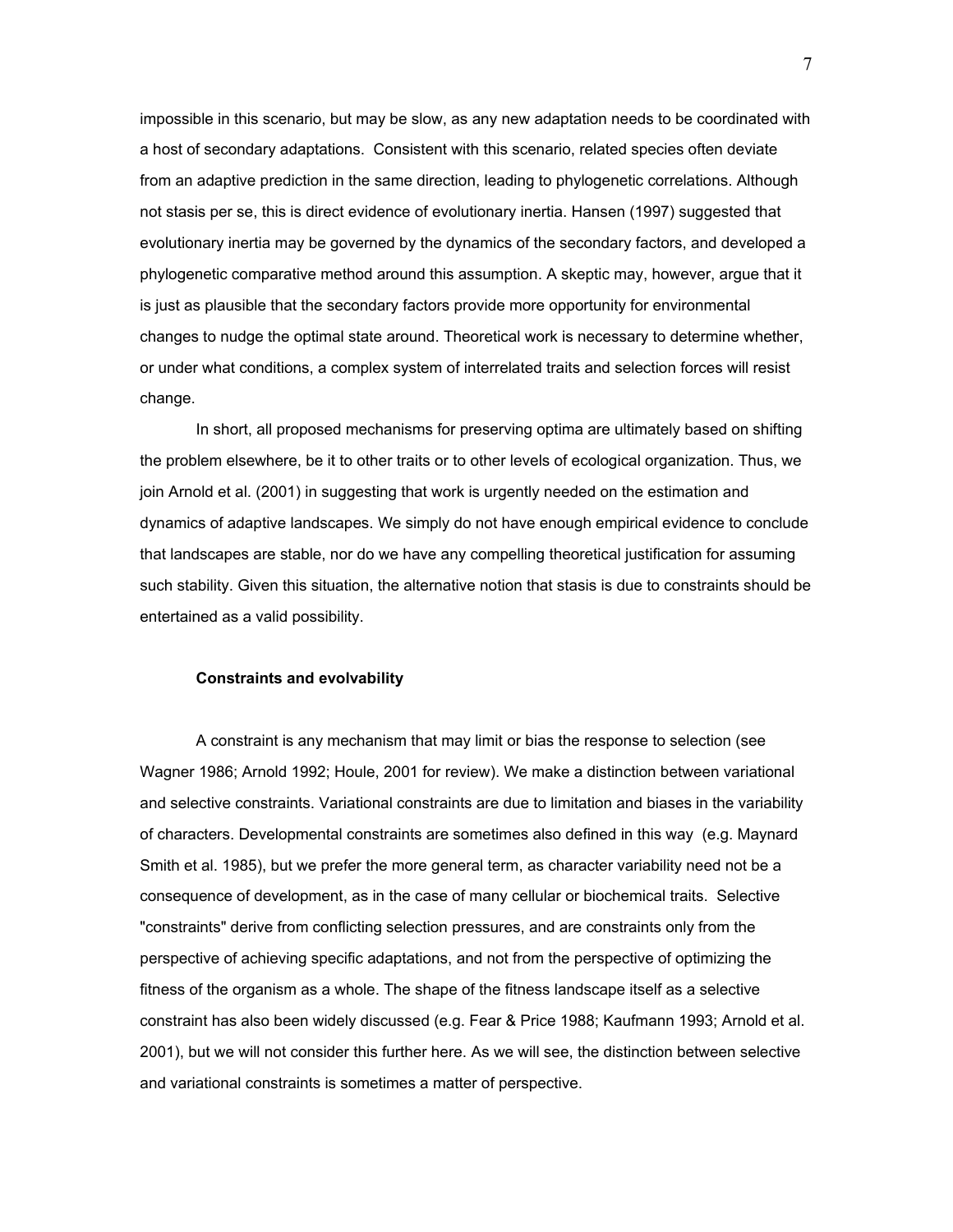The most common objection to constraint as an explanation of stasis is the notion that quantitative characters are very evolvable because they show ample amounts of standing additive genetic variance and new mutational variation. In the following we will show that this variation is not sufficient to ensure evolvability. Levels of additive genetic and mutational variation have traditionally not been measured in a way that is operationally linked to evolvability. Furthermore, it is the quality and not the quantity of variation that is important. Finally, the evolution of variability itself must also be taken into account.

*Genetic constraints and short-term evolvability.* In an important contribution, Bradshaw (1991) reviewed cases were a failure to adapt in the face of unambiguous evidence for selection is plausibly due to a lack of appropriate genetic variation. For example, although the evolution of heavy-metal tolerance in plants is a celebrated textbook example of rapid evolution, Bradshaw pointed out that there are many plant populations that have failed to adapt in this way, and he showed that this is linked to an absence of variation for metal tolerance in the candidate populations.

Still, most traits exhibiting stasis appear to be genetically variable. This leads us to a short-term version of the paradox of stasis. There are now several well-documented examples of traits under directional selection in the field, such as clutch size in birds, that show no evolutionary response despite demonstrable heritability (Price & Liou 1989; Cooke et al. 1990; Frank & Slatkin 1992; Merila et al. 2001). A number of plausible explanations can be evoked, including soft selection, confounding effects of condition, poor estimates of selection or genetic variance, GxE interactions, environmental deterioration, and a failure to account for selection throughout the life cycle. Despite this we believe that it is worthwhile to take a closer look at the evolvability of quantitative traits, and ask whether such cases of evolutionary failure may also be caused by a lack of useful genetic variation.

We have argued (Houle 1992; Hansen et al. 2002a) that the use of heritability, h<sup>2</sup>, as a measure of evolvability is misleading. One reason is that there is a strong correlation between additive genetic and phenotypic variation, which means that the heritability is poorly correlated with additive genetic variation (see Figure 2a for an example). A second reason is that heritability is not independent of its corresponding measure of selection strength, the selection differential. Under directional selection, the selection differential, S, is proportional to the phenotypic variance, which also enters in the denominator of the heritability. Thus, if  $h^2$  is high, we may well expect a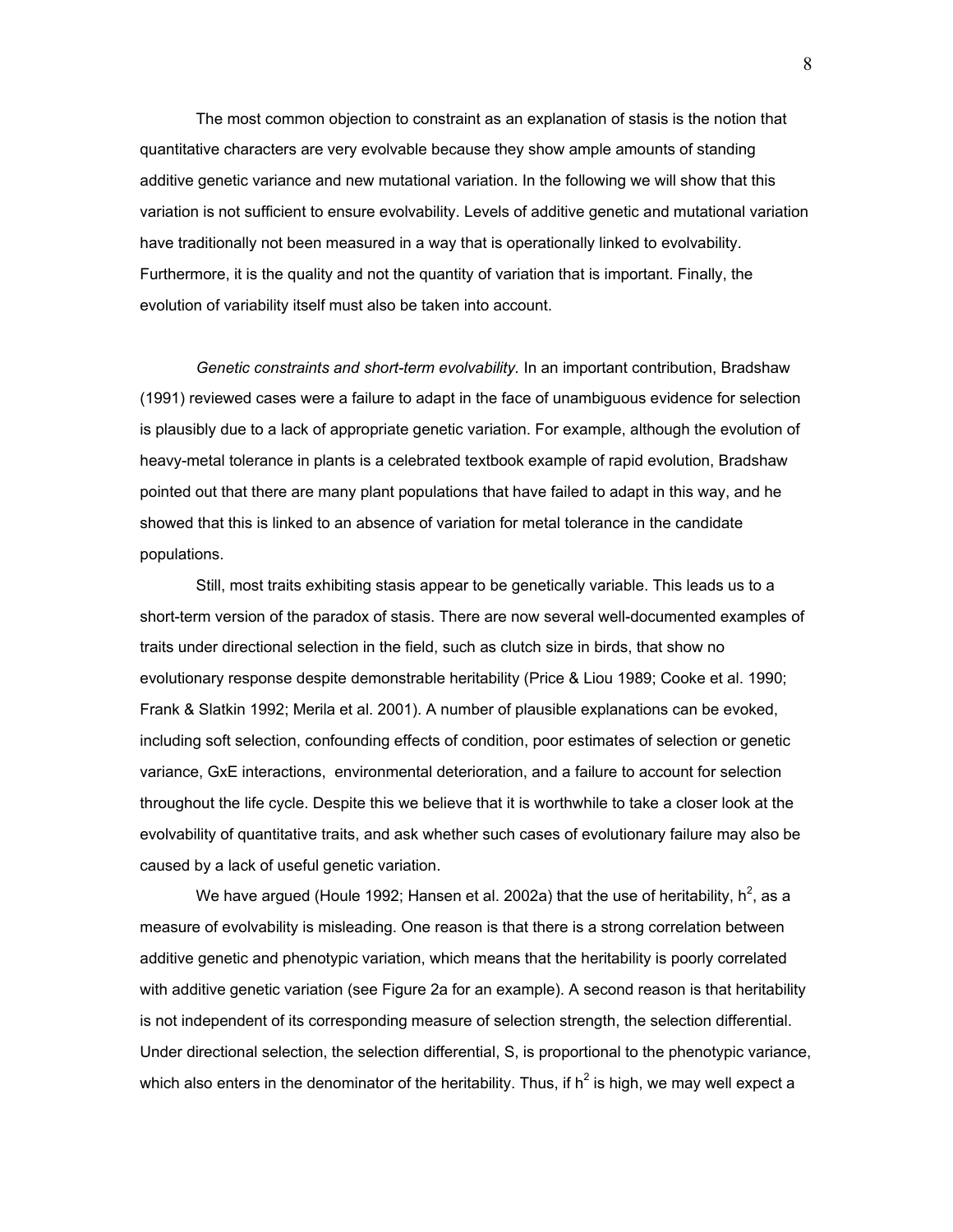proportionally smaller S for the same fitness function. This makes heritability highly suspect as an *a priori* predictor of evolvability.

Thus,  $h^2$  and *S*, the components of the breeder's equation ( $R = h^2S$ ), do not constitute proper measures of evolvability and selection, as is often implicitly assumed. This suggests that the theoretically preferred separation should be based on the selection gradient, , and the additive genetic variance, *G*, as in the Lande (1976, 1979; Lande & Arnold 1983) equation (*R = G*). The selection gradient is a descriptor of the adaptive landscape and thus of the causal basis of selection. In our view, evolvability should be seen as the ability to respond to an externally imposed selection regime as represented by a fitness function.

Following Houle (1992), Hansen et al. (2003a) showed that *IA*, the additive genetic variance scaled with the square of the trait mean, is an operational measure of evolvability, as it can be interpreted as expected percent change per generation per unit strength of directional selection. This holds for traits on a ratio scale, and requires the use of mean-scaled selection gradients, or fitness elasticities, as measures of selection strength (see van Tienderen 2000). Mean-scaled selection gradients have a natural unit as they measure the strength of selection on fitness itself as one. Thus, *IA* is interpretable as the expected proportional response if selection was to be causally as strong as on fitness itself.

The poor correlation between *I<sub>A</sub>* and *h*<sup>2</sup> (e.g. Houle 1992) means that judgments of evolvability based on the latter are irrelevant. Houle (1992) found that the conclusion that lifehistory traits were less evolvable than morphological traits (e. g. Gustafsson 1986; Mousseau & Roff 1987) was turned on its head if evolvability was measured by coefficients of additive genetic variation (CV<sub>A</sub>=  $\sqrt{I_A}$ ) instead of heritability. Hansen et al. (2003a) found that the evolvabilities ( $I_A$ ) of floral traits in a *Dalechampia scandens* population were typically less than half a percent (i.e., response to selection as strong as on fitness itself would be less than half a percent per generation), a significant constraint on adaptation to potentially rapidly changing pollination regimes. This limitation is not apparent from *h<sup>2</sup>* alone.

*Genetic constraints and long-term evolvability.* Regardless of how variation is measured, it might appear that the constraint hypothesis is falsified for traits such as Dipteran wing shape or mammalian body temperature, which are conserved on higher taxonomic levels, as there arguably are detectable levels of additive genetic variation in each case (see Lynch 1994 for BT and references above for wings). At sufficiently long time scales, any level of replenishable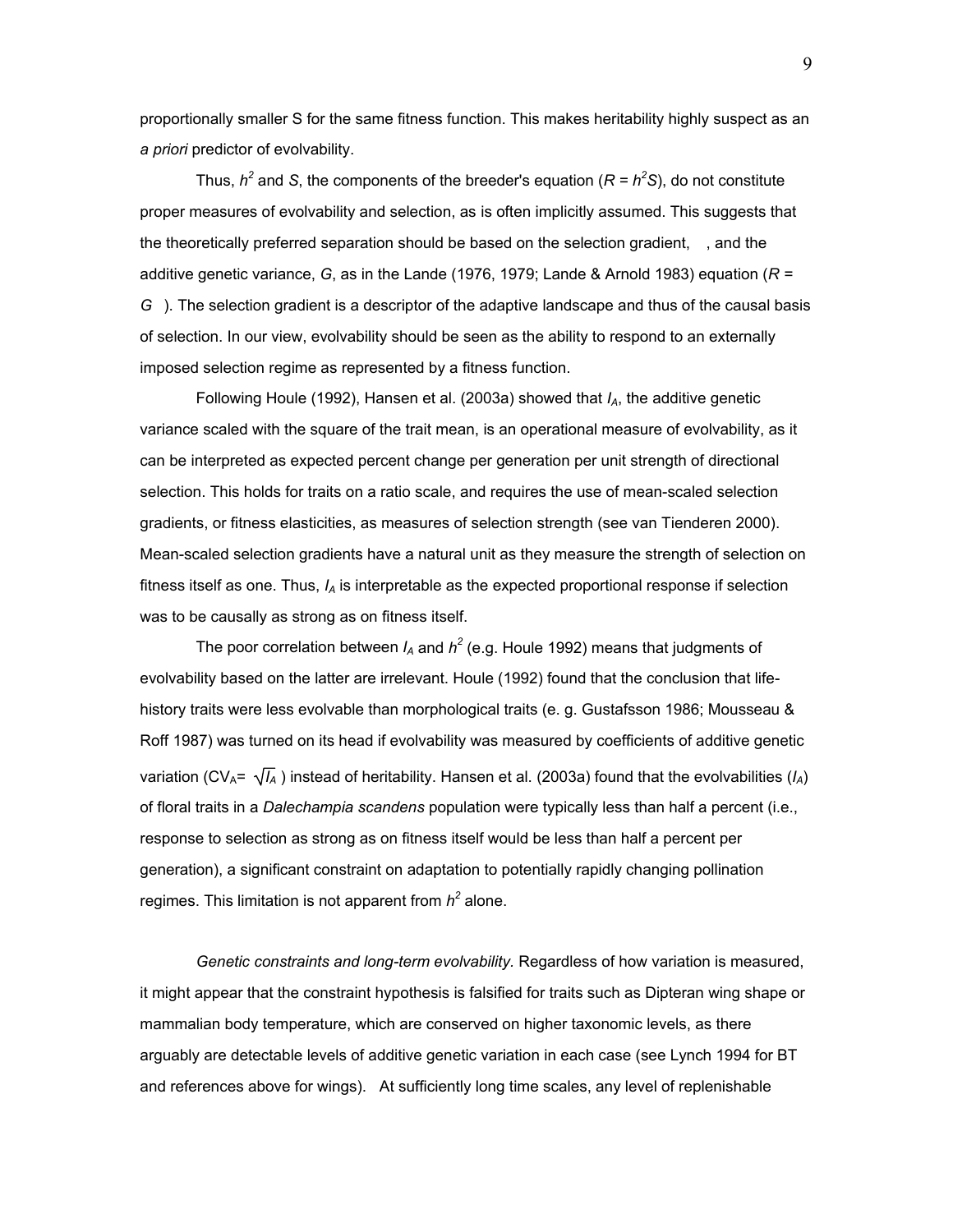variation could be turned into monumental changes. On longer time scales it is variability, the capacity of traits to vary (Wagner & Altenberg 1996), rather than the standing level of variation that dictates evolvability. The requirement that new genetic variation is produced by mutation is fulfilled for at least some aspects of wing variation in *Drosophila* (Santiago et al. 1992; Houle, unpublished). More generally, studies of a variety of traits in many organisms indicate that a fair amount of mutational variability is generated each generation (Lynch 1988; Houle et al. 1996; Lynch et al 1999).

As with additive genetic variation, mutational variation can be measured on a variancestandardized scale (i.e. mutational heritability) or on a mean-standardized scale (Houle et al. 1996; Houle 1998). It is instructive to consider the level of evolvability in wing morphology that can be maintained through mutation. A mutation-accumulation study by Santiago et al. (1992) showed that the mutational heritability of wing traits was a typical 0.001; however, estimates of mean-standardized mutational variance for wing morphology was  $\sim$  2 X 10<sup>-6</sup> (0.0002%), an unusually low value (cmp. Houle et al. 1996). This means that long-term directional selection of similar strength as selection on fitness would only be able to change the traits by 0.0002% per generation once standing variation from the base population is exhausted. This suggests fairly strong genetic constraints on wing shape. Once again, mutational heritabilities give a misleading picture of potential evolvability.

It is thus debatable to what time scales genetic constraints may extend. It seems likely that a lack of mutational and standing genetic variation may sometimes limit evolution on ecological time scales, but it is also reasonably clear that stasis on a true geological time scale, comprising millions of generations, cannot be explained in this way. Doubling of wing trait value at the low rate of evolution calculated above would only take 150,000 generations, or perhaps 15,000 years, for a *Drosophila melanogaster* population. If stasis in macroevolution is caused by constraints, these have to render even the low level of evolvability revealed by  $I_A$  evolutionarily irrelevant. The crucial question to which we now turn is whether genetic variation can be translated into adaptive changes without compromising other aspects of organismal function.

#### **Variational constraints due to functional architecture**

The variational properties of a character are determined by its genotype-phenotype map; its underlying functional architecture. The functional architecture is the collection of pathways that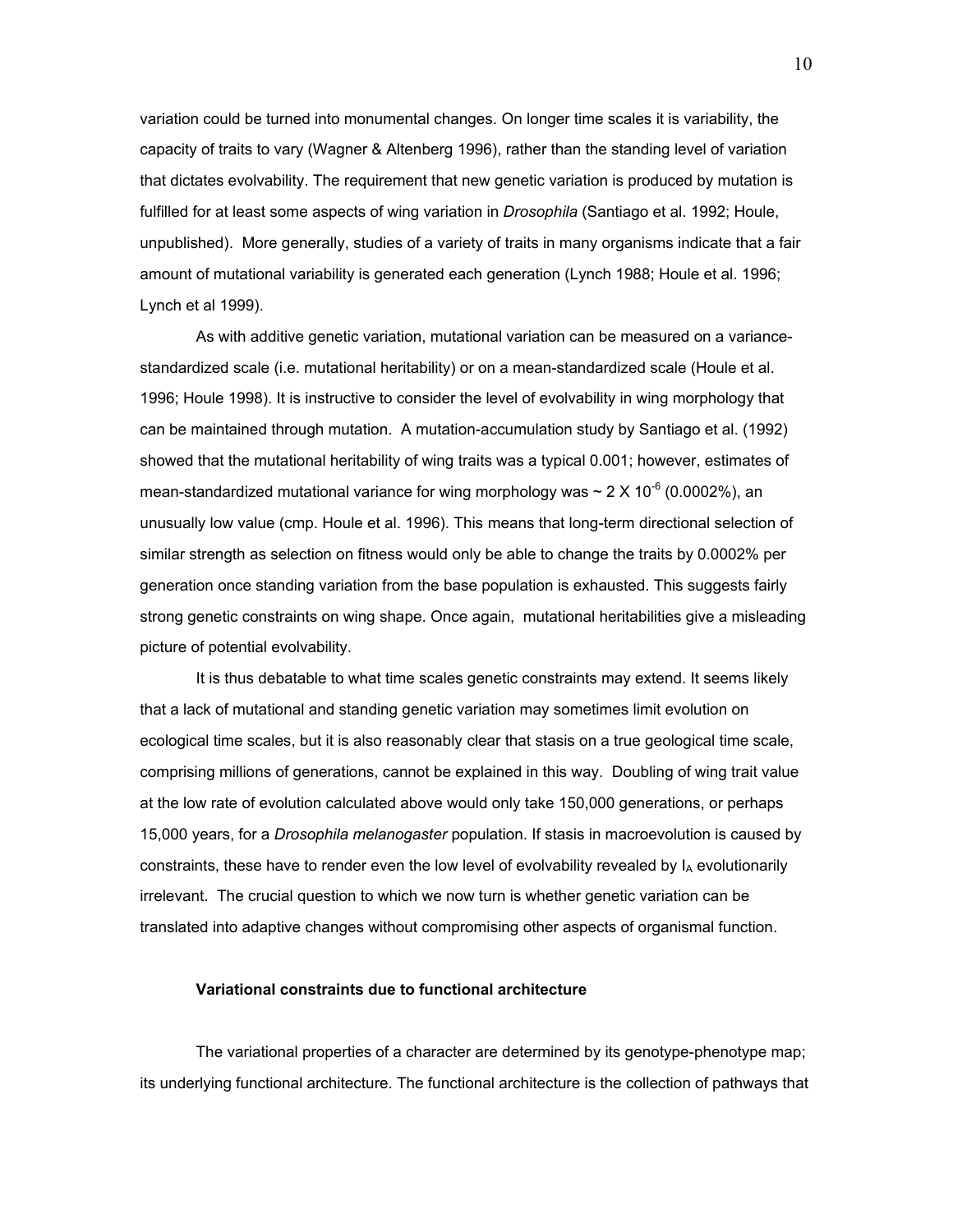lead from the genes to the character (Houle 1991, 2001). Thus, a deeper understanding of constraint must come from an understanding of the functional architecture. This includes the relationships among different characters, and the way in which genes are combined in the mapping from genotype to phenotype (termed functional epistasis by Hansen & Wagner 2001). Below, we discuss in more detail two forms of constraints due to functional architecture. Pleiotropic constraints stem from interactions among characters; epistatic constraints stem from interactions among genes. In each case we evaluate their potential as explanations of stasis, and suggest ways to operationalize the concepts to make them empirically accessible.

*Pleiotropic constraints & conditional evolvability.* All too many assessments of character evolvability are done in isolation. In such situations it is customary to point out that the character in question is, or is likely to be, genetically variable. One of the assumptions of this line of argument is that the character has a property that Lewontin (1978) called *quasi-independence,*  meaning that it is possible to change the character without unduly disturbing other aspects of the organism.

Such independence may be compromised by pleiotropy, where the genes that create variation in a focal character also create variation in other characters. If the normal state of affairs is that most characters are under stabilizing selection most of the time, the evolvability of the focal character will often be compromised by pleiotropy. This possibility may also be viewed as a potential cause of apparent stabilizing selection, as pointed out above. There is an urgent need to assess how severe such pleiotropic constraints may be, both for standing and mutational variation. To do this we need to devise measures of evolvability that can be used to assess how much of the variation is effectively available to produce particular adaptations.

 The concept of conditional evolvability is such an attempt (Hansen et al. 2003b; Hansen 2003). Conditional evolvability is defined as the evolvability of a character *y* in the event that a set of constraining characters *x* is not allowed to change. Under the usual assumptions of the Lande equation, conditional evolvability is determined by the conditional genetic variance (i.e. the residual variance when the genetic value of *y* is regressed on the genetic value of *x*). It can be further shown that the conditional variance is approximately valid as a predictor of evolvability regardless of the strength of stabilizing selection on *x* (Hansen 2003). When directional selection is placed on the focal character, the constraining characters are displaced from their optima by a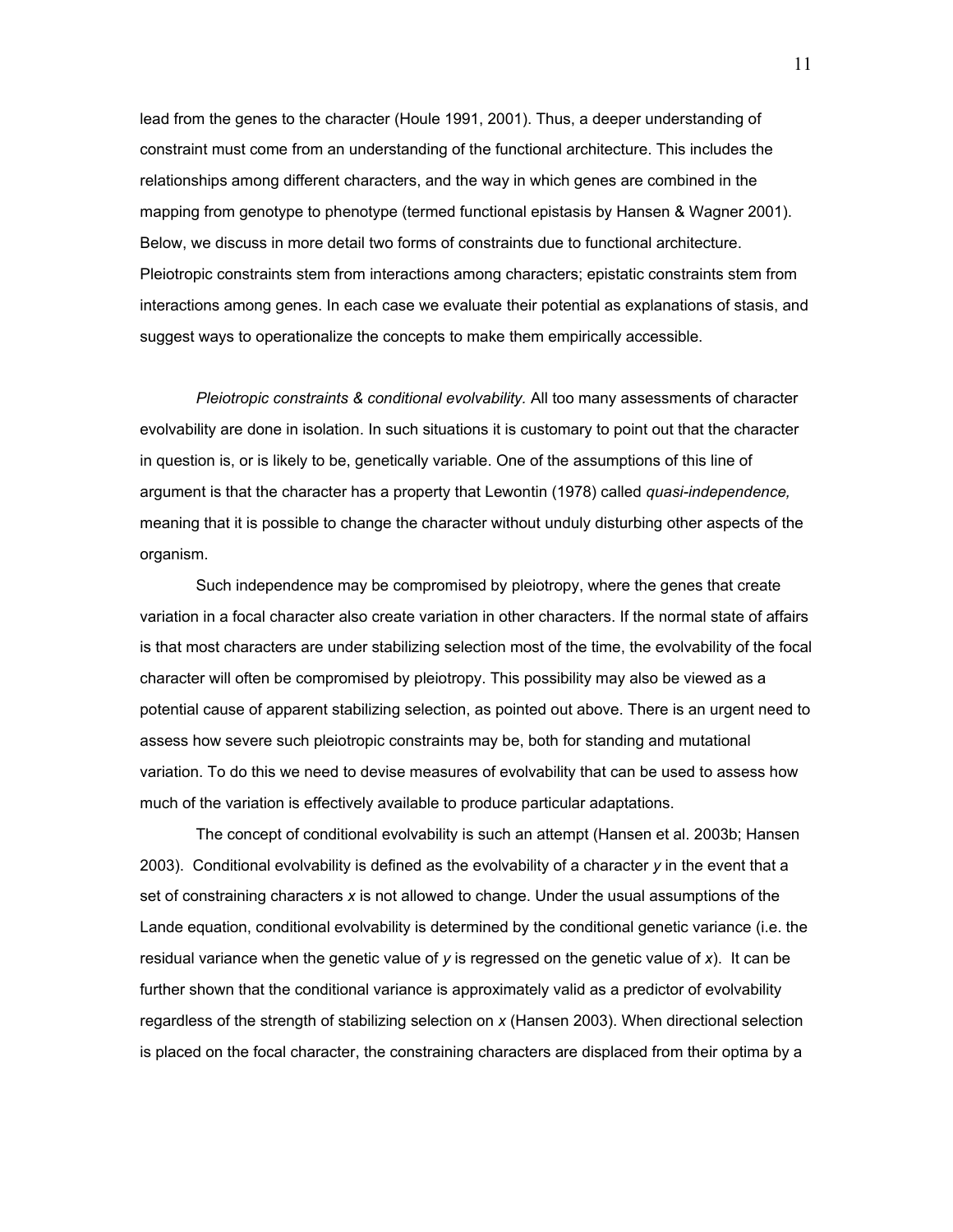small amount, and after a few generations, the strength of stabilizing selection only affects the size of this displacement and not the degree of constraint on the focal character.

 The conditional evolvability is always relative to the particular set of constraining characters that are included in *x*. It may for example be used to assess the constraining effect of particular characters that are believed to be under stabilizing selection. In Fig. 2b we show how the evolvabilities of the floral traits in the *Dalechampia scandens* population mentioned above could be further reduced by conditioning on two functionally important floral characters that may be under stabilizing selection (Hansen et al. 2003b; see also Armbruster et al. this volume).

Conditional evolvability may also be assessed on some measure of background fitness. This will efficiently capture the organism-level pleiotropic constraints generated by a large number of characters that are not directly studied. Weber (1996) provided an interesting example of this sort of reasoning when he assessed the fitness consequences of his artificial-selection experiment on wind-tunnel flight performance in *Drosophila*. Selection over 100 generations resulted in a response of over 30 standard deviations in performance (see Weber's Fig. 2), but competitive fitness dropped by only 6%, although the confidence limits on this estimate are wide. Weber concludes that performance in *Drosophila* is relatively unconstrained by pleiotropy. It certainly seems unlikely that such a moderate fitness reduction provides an insurmountable constraint. As for body temperature, it is unfortunate that no one has yet taken up Williams' (1992) excellent suggestion of selecting on BT in mice and see what happens.

 Conditioning on background fitness may be particularly useful in assessing the adaptive potential of mutational variation. Mutational variation is likely to hold a much higher fraction of useless variation than standing genetic variation, as it is not yet filtered by selection (Houle et al. 1996; Houle 1998). It is possible that a large majority of mutational variation is due to mutations in housekeeping genes and general regulatory genes that are expressed in a multitude of tissues and circumstances. This may appear as variability in individual characters, but is hardly good material for building adaptations. Galis (1999) suggests an intriguing example, where apparent genetic variability in the number of mammalian neck vertebrae is rendered useless by pleiotropic effects that greatly elevate cancer risk (see also Galis & Metz 2001; Galis et al. 2001 for further examples). Stern (2000) made the interesting suggestion that adaptively useful mutations are largely limited to regulatory elements that have temporally and spatially restricted effects, which may be less pleiotropically constrained than other mutations. At present the quality of mutational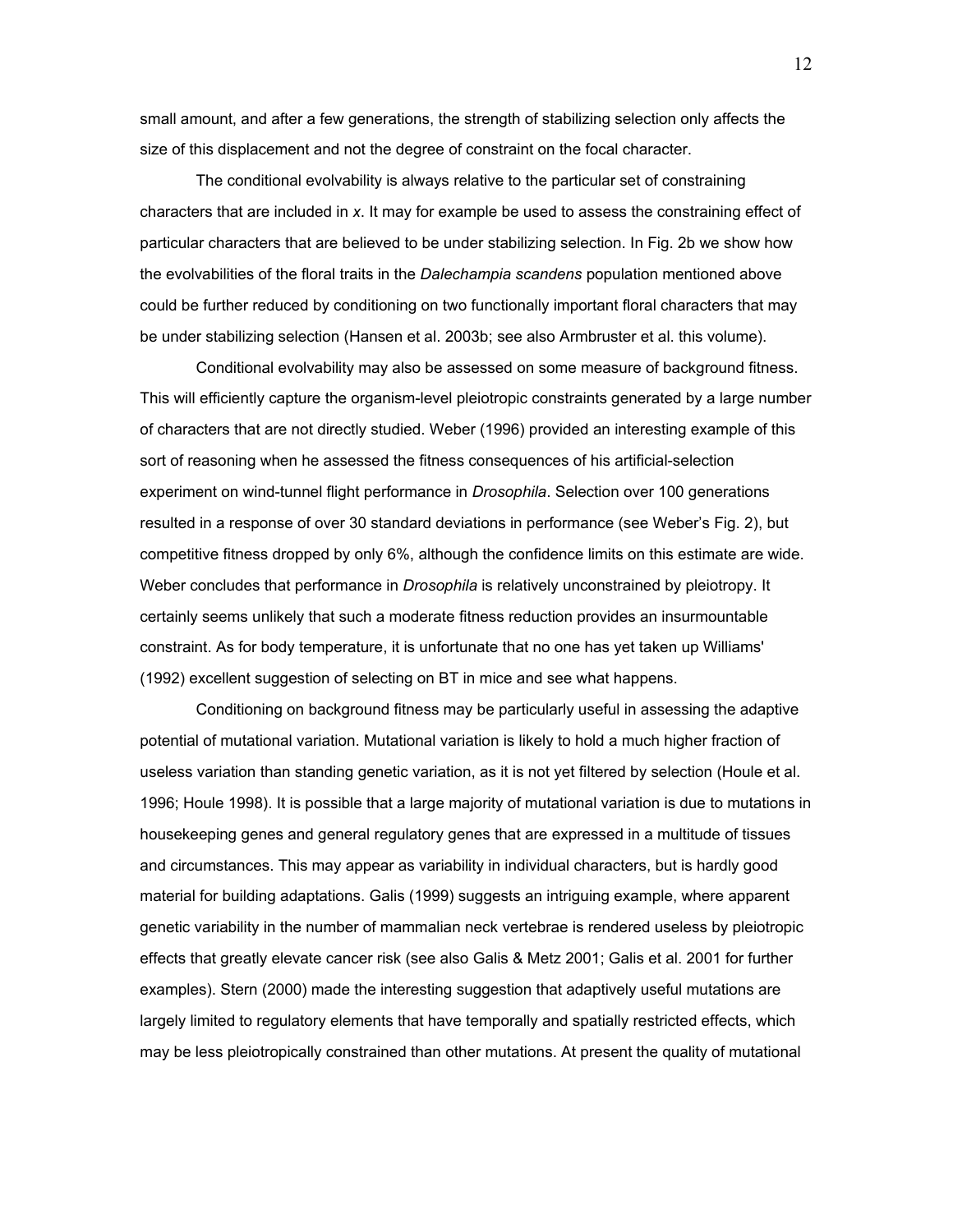variation is basically unknown. Assessing the amount of conditional character evolvability provided by mutation is essential to evaluate the pleiotropic-constraint hypothesis.

The idea of conditional evolvability is related to a variety of proposals concerning "internal" selection pressures (see Wagner & Schwenck 2000 for review). The logic of these hypotheses is that the complexity of development links the variational properties of characters to each other. Some key characters may then become so entrenched in development that they completely lose their variational freedom. Riedl (1977, 1978) proposed entrenchment, or 'developmental burden' as an explanation for deep invariant homologies such as the vertebra in vertebrates.

Mammalian BT is a plausible example of this sort of entrenchment. Since the function of every protein is likely to be affected by a change in body temperature, evolution of a different BT might require adaptation throughout the genome. This may equally well be viewed as a selective constraint, as there is no conceptual difference between adaptation to the internal and the external environment. It is, however, not clear whether this mechanism can generate an absolute constraint on the position of the optimum. Mammalian tissues are tolerant to minor variations in temperature, and are able to continue operation within a few degrees of the normal BT. In other words, the physiological or ecological constraints are not absolute. This means that the optimum should be at least somewhat negotiable. A large change in, say, external temperature should produce at least a small shift in the BT optimum. After this, the physiology should be able to adapt to the new optimum, making possible another shift in the direction of ecological adaptation, and so on. In general, continuous variation combined with plasticity may make adaptive optima inherently responsive to external change. Again, formal models need be developed to assess the potential for entrenchment of quantitative characters due to interdependence with numerous secondary factors that may be either ecological (external) or physiological (internal).

The idea of entrenchment is based on the assumption that complex interdependence among traits is a constraint. This assumption has its theoretical basis in Fisher's (1930, pp. 38- 41) geometrical model of adaptation. Fisher's model was an attempt to formalize the notion that a random change in a complex apparatus is less likely to improve function than a random change in a relatively simple one. Fisher showed that the probability of a mutation being advantageous was a decreasing function of the dimensionality of the trait. This result, however, needs qualification. If we take the perspective of the evolvability of an individual trait, pleiotropic links to other characters may act as a constraint, but also serve to increase the mutational target size and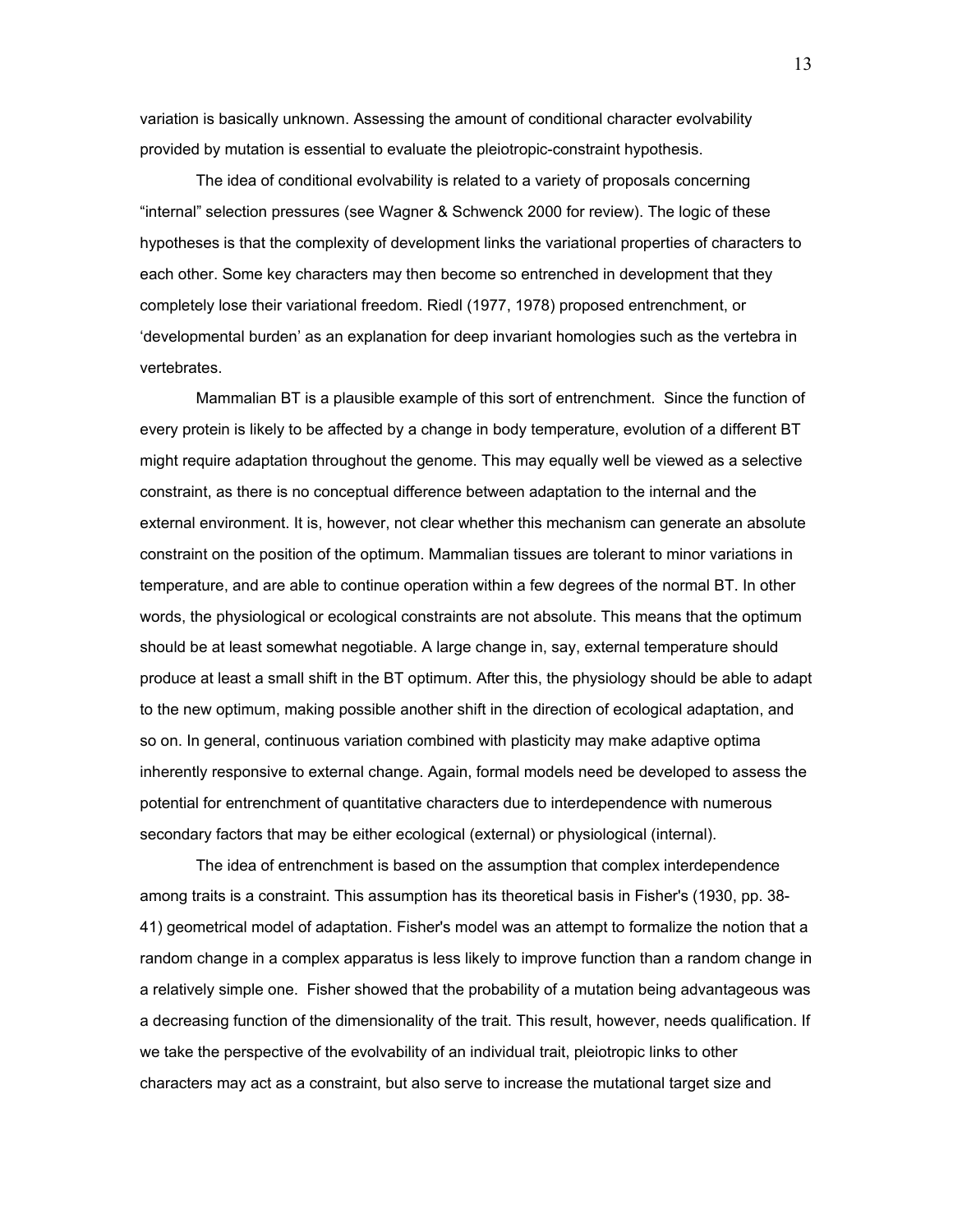therefore the evolvability of the trait. Hansen (2003) investigated this trade-off between selective constraints and evolvability in formal models and showed that an intermediate level of pleiotropy was likely to result in the most independently evolvable characters.

 A neglected approach to the detection of pleiotropic constraints is the estimation of the dimensionality of phenotypic variation (reviewed in Houle 2001; Steppan et al. 2002). Multivariate variation may exist for only a few kinds of change in form, and be absent in all others. In such a case, evolution could only occur along these few variable directions. Quantitatively it may be far more likely for evolution to proceed along relatively variable aspects of the phenotype, the 'genetic lines of least resistance', than less variable ones (Schluter 1996). Indeed, several studies have found that a large amount of multivariate genetic variation within and among species is concentrated in only a few aspects of form (Kirkpatrick and Lofsvold 1992; Björklund 1996; Schluter 2000, Chapter 9). For wing shape in *Drosophila melanogaster*, however, preliminary data surprisingly suggest that genetic variance in wing shape is distributed across essentially all aspects of form (Houle, in prep). This perhaps renders pleiotropic constraint less plausible as an explanation of stasis in wing shape.

*Epistatic constraints and the evolution of evolvability.* In an influential 19th century critique of Darwin, Fleeming Jenkin argued that although selection may bring a species out towards the limit of its natural variation, it would get stuck, as there would be no more useful variation in the appropriate direction (see Gould 2002, p142). Jenkin thus imagined a species as a fixed sphere of variation around some immutable essence. While Jenkin's reasoning is a reflection of a flawed typological species concept, the hypothesis that the range of possible variation is limited is still plausible. Indeed such limits are inherent in any mutation model based on a finite number of alleles with fixed effects (e.g. Zeng et al. 1989). Empirically, Mackay et al. (1995) found that the divergence of *Drosophila* in bristle number between lines accumulating spontaneous mutation reached a plateau after less than two hundred generations. This notion of limits can be contrasted with its opposite extreme, the additive model of population genetics. In the additive model, the distribution of the effects of new mutations on the phenotype is independent of the genetic background. Thus, when selection moves a character towards more extreme values, the variational properties of the genome stay the same. This implies that new variation can thus be produced ad infinitum, and the sphere of variation moves along with the population mean.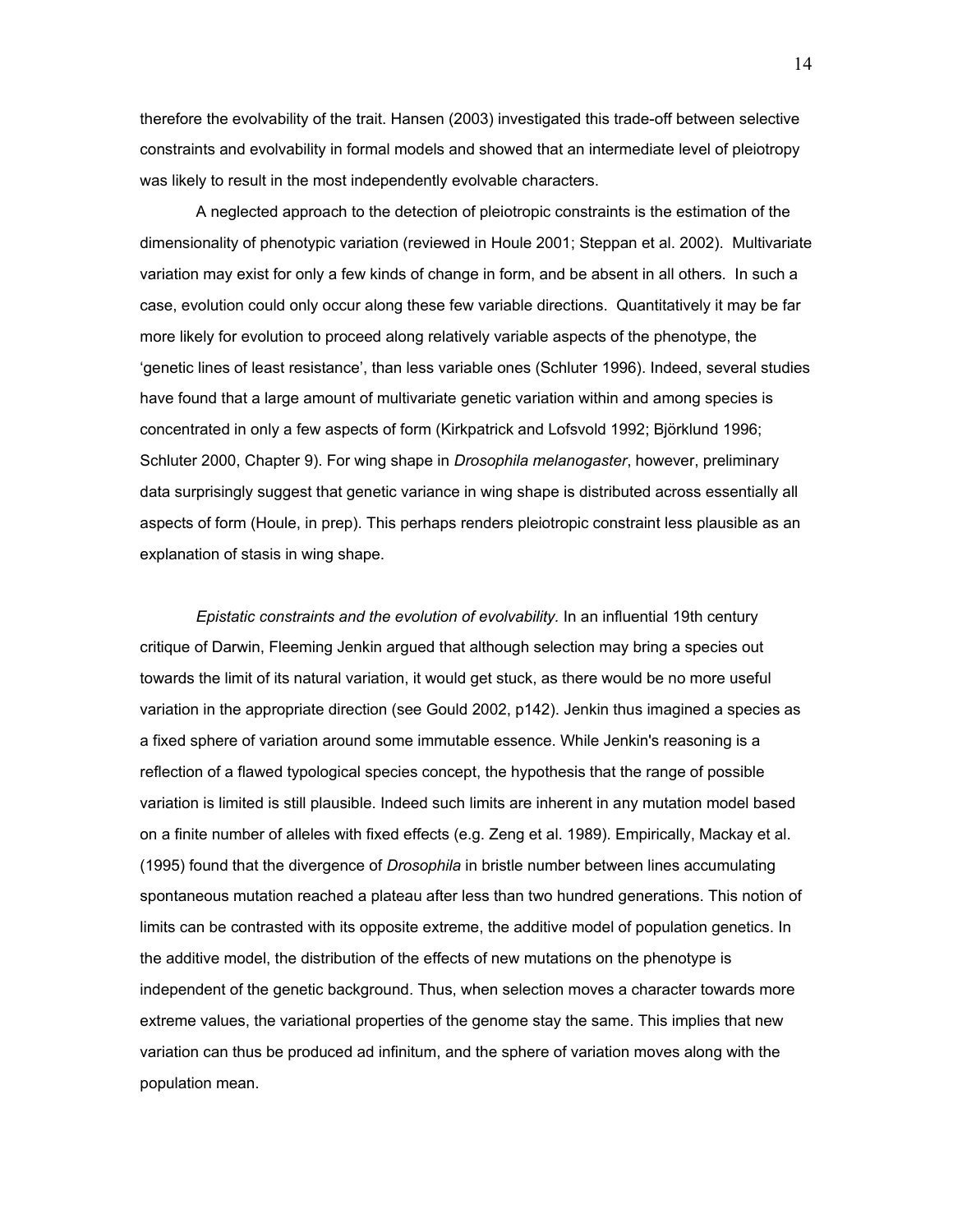In between these extremes of fixed and unlimited ranges of potential variation lies the probably more realistic idea that the range of variation is itself evolvable. The genotypephenotype map is a very complex function, where the correct functioning of large numbers of genes is necessary to achieve a particular phenotype. This implies that functional epistatic interactions among genes must exist. By definition, epistasis means that the effects of alleles at a focal locus will change with changes in the rest of the genotype, the genetic background. Any sort of evolutionary change in the genetic background may affect the variation expressed by variants at a particular locus (Hansen & Wagner 2001). Epistasis thus makes evolvability evolvable. Note however, that this evolution could either enhance or diminish the potential for adaptation. Thus another potential explanation for stasis is that epistatic interactions tend to restrict variation under selection.

If genes interact in such a way as to diminish each other's effects as the population is selected in a particular direction, then evolvability will be diminished when natural selection pushes the population in that direction. We call this negative epistasis. In contrast, if genes interact positively by mutually reinforcing each other, evolvability will be enhanced. If negative epistasis dominates in all directions in phenotype space, then a form of Jenkin's sphere may be generated, as the variability will be diminished when the population moves to more extreme character values. We call this an epistatic constraint. Note that a population subject to an epistatic constraint might possess ample genetic variance and mutational variability in each trait, but the additive and mutational variance will be scaled down or become biased as selection changes the character mean.

Formal equations describing these effects in the case of multilinear epistasis are given in Hansen & Wagner (2001). Epistasis may generally be described by a set of epistasis factors, *f*, that describes how a change in the genetic background changes the effect of any particular gene substitution. If is the effect of the gene substitution in some reference genotype, then  $f$  is the effect in an alternative genetic background. The epistasis factor is thus a function of the genetic background. If *f* <1 with respect to a particular perturbation, then epistasis is negative, while *f* >1 corresponds to positive epistasis. The average values of the epistasis factors with respect to particular genetic perturbances are therefore the parameters we need to predict the evolution of evolvability.

The hypothesis of epistatic constraints is thus operational, and can be tested by estimation of epistasis factors in real genetic architectures. We are currently preparing to do this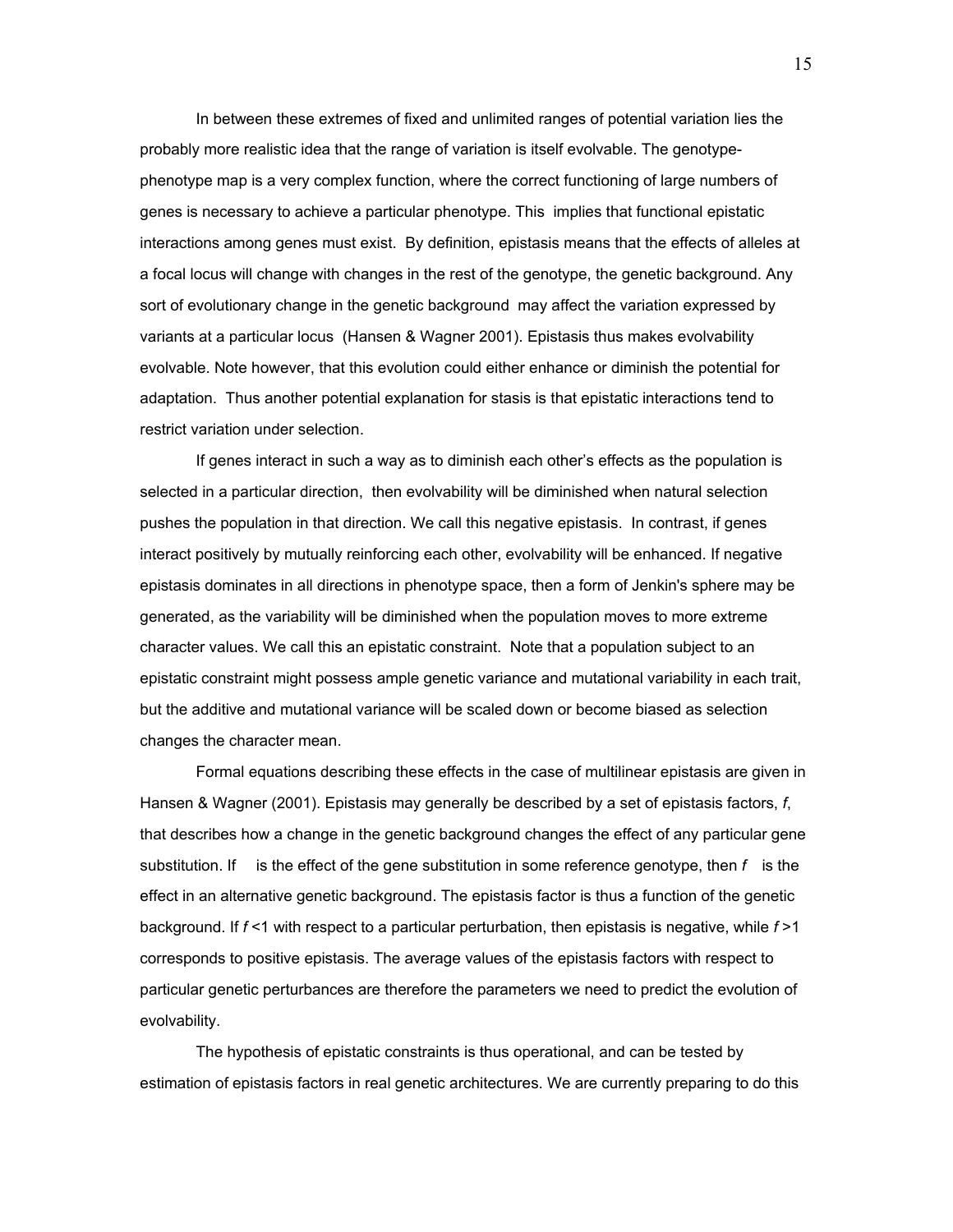for fly wing characters. Estimation of epistasis factors requires the creation of different genetic backgrounds followed by a comparison of the effects of known genetic elements in the different backgrounds. To test the epistatic-constraint hypothesis, backgrounds with extreme character values need be compared to backgrounds with less extreme values. These backgrounds may be created through artificial selection, for example.

The question that emerges from the epistatic-constraint hypothesis is whether we should expect genetic architectures to exhibit negative epistasis. We may distinguish two sub-questions. First, are there system-theoretic reasons why functional architectures should produce particular patterns of epistasis? Second, does evolution lead to functional architectures with particular patterns of epistasis? Despite the novelty of these questions, there are some relevant observations.

 With regard to the first question, there are certainly aspects of functional architectures that lead to particular patterns of interaction among components (e.g. Kauffman 1993). For example, if there is widespread redundancy in the genotype-phenotype map, we may expect negative epistasis, as there are many subsystems that can produce adaptively relevant variation but when change is achieved through one of these, the variability of the others becomes adaptively irrelevant. The theoretical study of epistasis in model architectures, as exemplified by Szathmary's (1993) study of epistasis in metabolic pathways or Gibson's (1996) study of epistasis in gene regulation, may prove illuminating here.

 The evolution of functional architectures has usually been addressed in terms of the evolution of canalization or robustness. The phenomenon of genetic assimilation, first demonstrated in fly wing morphology (Waddington 1953), shows that increased evolvability can evolve when directional selection is applied in a novel environment. Indeed, when we conclude that the wild type is genetically canalized, we are saying that the epistasis factors are positive with respect to perturbations of the wild-type genotype. The epistatic-constraint hypothesis thus runs into the difficulty of positing a (relatively) decanalized wild type, so that there is room to diminish the variability when selection perturbs the population. Evidence for canalization of the wild type has come from a series of empirical studies demonstrating that severe mutational or environmental disturbances can release "hidden" genetic variation (reviewed in Scharloo 1991; Moreno 1994; Gibson & Wagner 2000; Rutherford 2000). The changes in genetic background that produce such decanalization are usually extreme, however, and likely to be associated with severe deleterious side effects, making them less relevant to microevolutionary changes.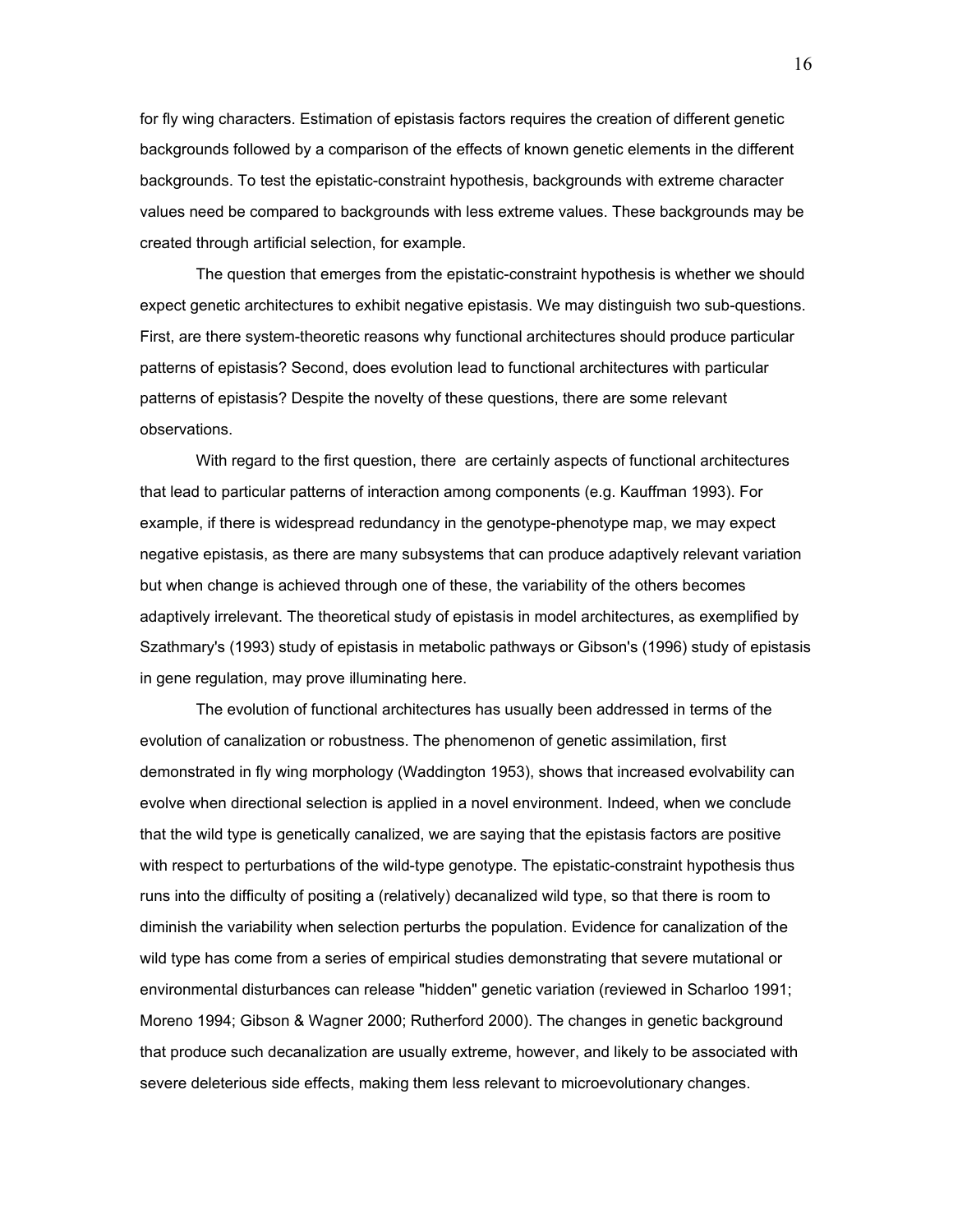Similarly, the effects detected in such studies are themselves very large, leaving it unclear whether alleles of small effect are also unmasked by decanalizing perturbations.

 Since Waddington it has been thought that stabilizing selection may lead to the evolution of canalization. This prediction is supported by some models (Wagner et al. 1997; Rice 1998), but the effects are weak. Hermisson et al. (2003) have further shown that these results may not hold with more realistic representations of multi-locus dynamics. Although there is selection for canalization at individual loci, the interactions among loci means that many loci will still become decanalized. Loci with the highest mutation rates are usually canalized, but the net phenotypic effect depends on how genes interact and stabilizing selection may well produce a somewhat decanalized phenotype with high mutational variability.

 The epistatic-constraint hypothesis is thus at least tenable, but needs to be further evaluated with modeling and empirical studies of functional epistasis within the range of "normal" variation. It is particularly important to consider the effects of functional epistatic architecture on the evolution of pleiotropic patterns; i. e., on the evolution of pleiotropic constraints. It has been proposed that the functional architecture may evolve to resemble the adaptive landscape, either through correlated stabilizing selection (Olson & Miller 1958; Cheverud 1984, 2001), or through correlated shifting directional selection (Wagner 1996). The mechanisms behind these hypotheses need more study and this will necessarily involve the study of patterns of epistasis.

#### **Conclusions**

Character conservation remains an important challenge for evolutionary theorists. None of the many hypotheses we have considered provides a completely satisfactory explanation for stasis in our two examples: fly wing shape and mammalian BT. Stabilizing selection undoubtedly contributes to stasis, but alone is an insufficient explanation for it. Selective explanations of stasis will need to focus on the dynamics of adaptive landscapes (Simpson 1944; Arnold et al. 2001), and it will be necessary to further develop and test ideas for how adaptive optima themselves can be stabilized. Currently, variational constraints can neither be generally rejected nor generally accepted as an explanation of stasis. The constraint hypothesis has suffered from a certain vagueness, and perhaps from its association with the untenable notion that evolution only happens in association with speciation. The recent interest in evolvability (e.g. Raff 1996; Wagner & Altenberg 1996; Gerhart & Kirschner 1997) provides a new perspective on constraints that may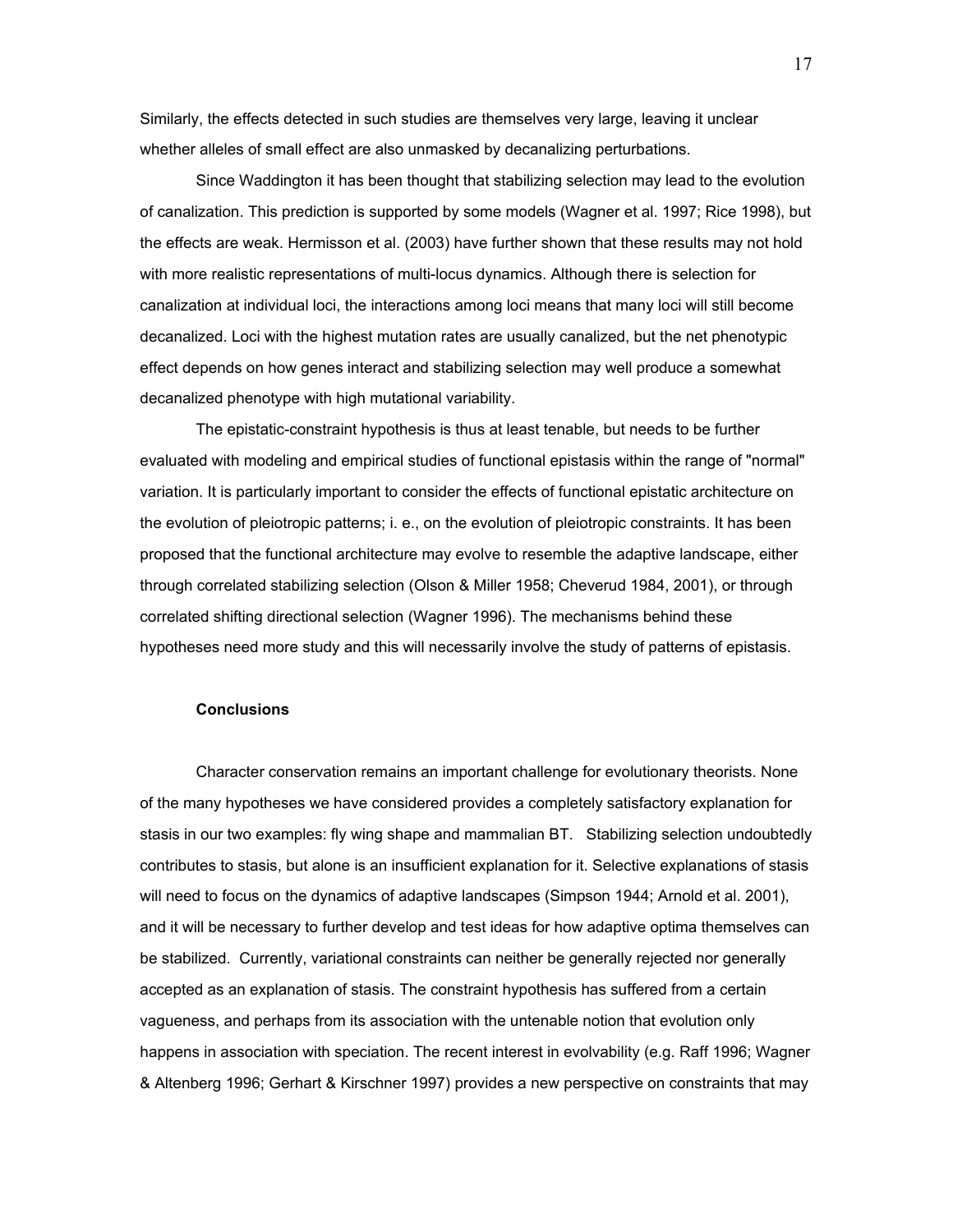prove helpful. As outlined above, the theory of evolvability is in the process of being operationalized on several levels, and may eventually provide the tools for assessing the prevalence and power of constraint in both micro- and macroevolution.

**Acknowledgements.** We thank Ashley Carter, Massimo Pigliucci, and Katherine Preston for helpful comments on the manuscript.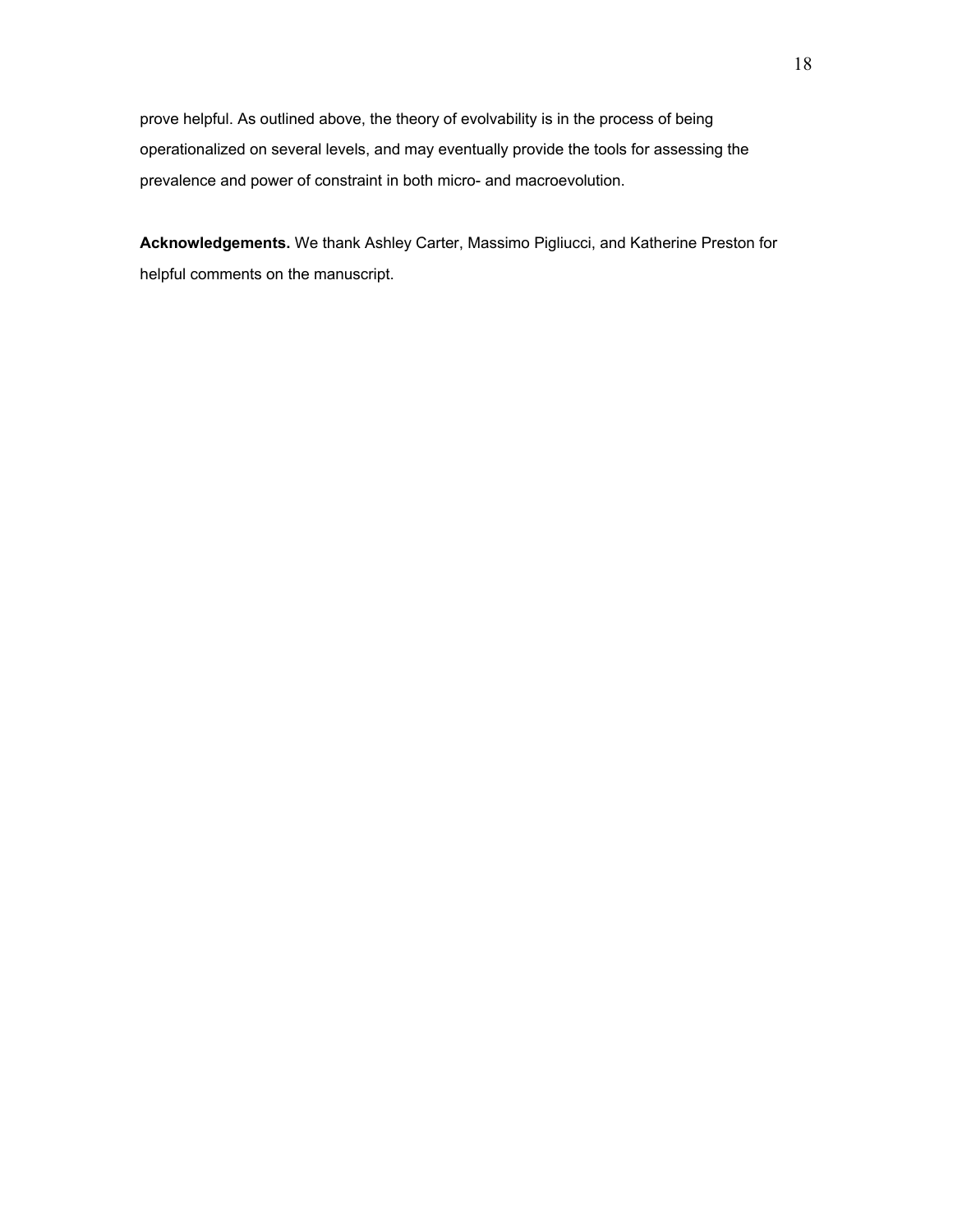#### **Literature Cited**

- Ancel, L.W. 2000. Undermining the Baldwin expediting effect: Does phenotypic plasticity accelerate evolution? Theoretical Population Biology 58:307-319.
- Arnold, S. J. 1992. Constraints on phenotypic evolution. Am. Nat. 140:S85-S107.
- Arnold, S. J., M. E. Pfrender, and A. G. Jones. 2001. The adaptive landscape as a conceptual bridge between micro- and macroevolution. Genetica 112/113: 9-32.
- Baldwin, J.M. 1896. A new factor in evolution. Am. Nat. 30:354-451.
- Bell, M. A. 1989. Stickleback fishes: Bridging the gap between population biology and paleobiology. TREE 3: 320-325.
- Björklund, M. 1996. The importance of evolutionary constraints in ecological time scales. Evolutionary Ecology 10: 423-431.
- Bradshaw, A.D. 1991. Genostasis and the limits to evolution. Phil. Trans. R. Soc. Lond. B 333: 289-305.
- Cavicchi, S., G. Giorgi, and C. Pezzoli. 1981. Effects of environmental temperature on developmental patterns in *Drosophila melanogaster* (Meig). Boll. Zool. 48:227-231.
- Cavicchi, S., D. Guerra, G. Giorgi, and C. Pezzoli. 1985. Temperature-related divergence in experimental populations of *Drosophila melangaster* I. Genetic and developmental basis of wing size and shape variation. Genetics 109:665-689.

Charlesworth, B., R. Lande, and M. Slatkin. 1982. A neodarwinian commentary on macroevolution. Evolution 36: 474-498

- Cheverud, J. M. 1984. Quantitative genetics and developmental constraints on evolution by selection. J. Theor. Biol. 110: 155-171.
- Cheverud, J. M. 2001. The genetic architecture of pleiotropic relations and differential epistasis. Pp 411-433 In Wagner, GP (ed), The character concept in evolutionary biology. Academic Press, San Diego.
- Cooke, F., P. D. Taylor, C. M. Francis, and R. F. Rockwell. 1990. Directional selection and clutch size in birds. Am. Nat. 136:261-267.
- Coyne, J. A., and E. Beecham. 1987. Heritability of two morphological characters within and among natural populations of *Drosophila melanogaster*. Genetics 117:727-737.
- Eldredge, N. 1999. The pattern of evolution. Freeman, New York.
- Eldredge, N., and S. J. Gould. 1972. Punctuated equilibria: an alternative to phyletic gradualism. *in* Schopf, ed. Models in paleobiology. Freeman.
- Endler, J. A. 1986. Natural Selection in the Wild. Monographs in population biology 21.
- Fear, K. K., and T. Price. 1998. The adaptive surface in ecology. Oikos 82: 440-448.
- Fisher, R. A. 1930. The Genetical Theory of Natural Selection. Oxford University press. A complete variorum edition. 1999.
- Frank, S. A., and M. Slatkin. 1992. Fisher's Fundamental Theorem of Natural Selection. TREE 7: 92-95.
- Galis, F. 1999. Why do almost all mammals have seven cervical vertebrae? Developmental constraints, Hox genes, and cancer. J. Exper. Zool. (MDE) 285: 19-26.
- Galis, F., and J. A. J. Metz. 2001. Testing the vulnerability of the phylotypic stage: on modularity and evolutionary conservation. J. Exper. Zool. (MDE) 291: 195- 204
- Galis, F., J. M. van Alphen, and J. A. J. Metz. 2001. Why five fingers? Evolutionary constraint on digit numbers. TREE 16: 637-646.
- Galpern, P. 2000. The use of common principal component analysis in studies of phenotypic evolution: an example from the Drosophilidae. M.S. Thesis. Department of Zoology, University of Toronto, Toronto, Canada.
- Gerhart, J., and M. Kirschner. 1997. Cells, embryos and evolution: towards a cellular and developmental understanding of phenotypic variation and evolutionary adaptability. **Blackwell**
- Gibson, G. 1996. Epistasis and pleiotropy as natural properties of transcriptional regulation. Theor. Pop. Biol. 49: 58-89.
- Gibson, G., and G. P. Wagner. 2000. Canalization in evolutionary genetics: a stabilizing theory? BioEssays 22: 372-380.
- Gilchrist, G. W., R. B. Huey, and L. Serra. 2001. Rapid evolution of wing size clines in *Drosophila subobscura*. Genetica 112/113: 273-286.
- Gilchrist, A. S., R. B. R. Azevedo, L. Partridge, and P. O'Higgins. 2000. Adaptation and constraint in the evolution of *Drosophila melanogaster*. Evolution and Development 2:114-124.
- Gould, S. J. 2002. The structure of evolutionary theory. Belknap Press, Cambridge MA.
- Gould, S. J., and N. Eldredge. 1993. Punctuated equilibrium comes of age. Nature 366: 223-227.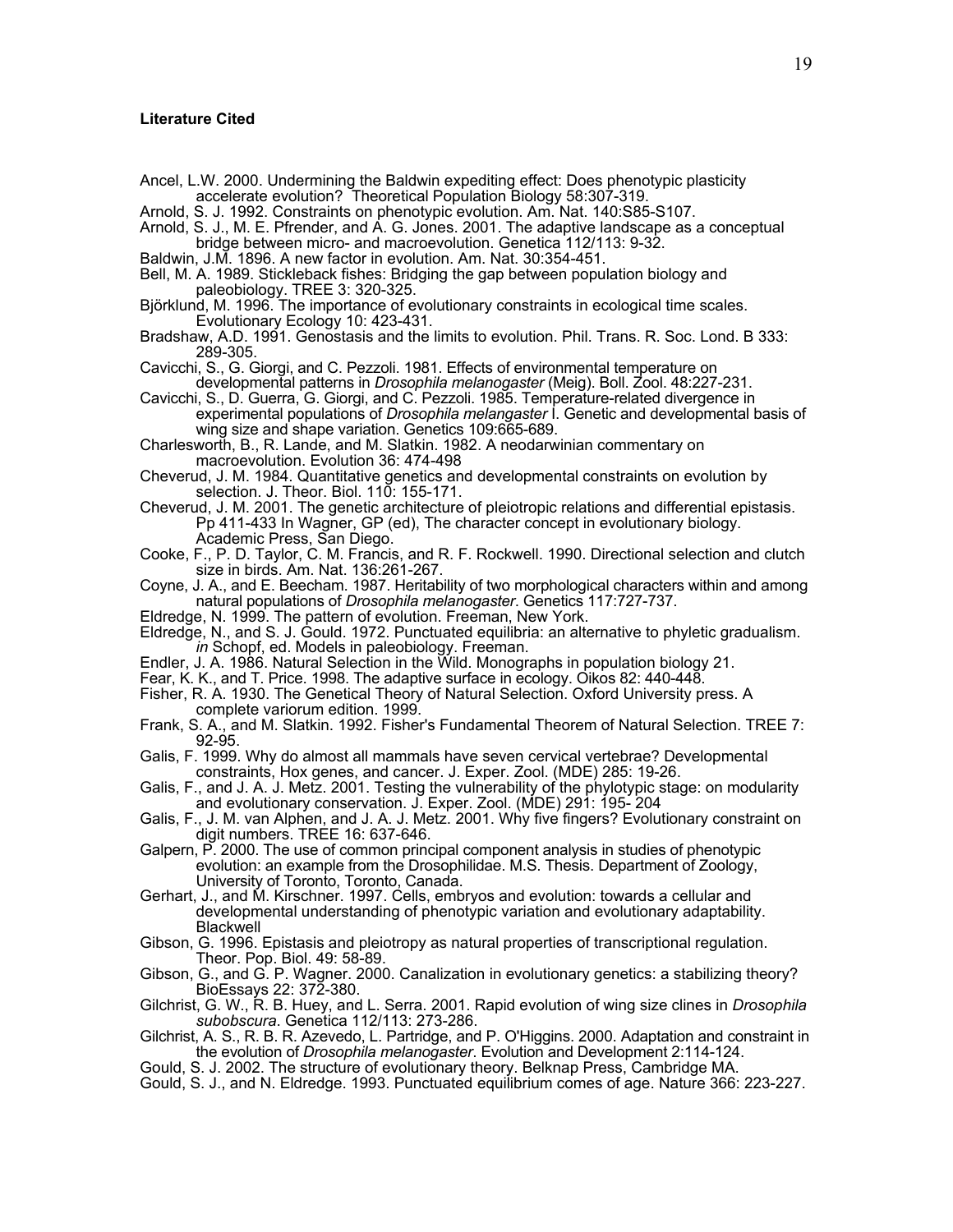- Gustafsson, L. 1986. Lifetime reproductive success and heritability: empirical support for Fisher's fundamental theorem. Am. Natur. 158: 761-764.
- Hansen, T. F. 1997. Stabilizing selection and the comparative analysis of adaptation. Evolution 51: 1341-1351.
- Hansen, T. F. 2003. Is modularity necessary for evolvability? Remarks on the relationship between pleiotropy and evolvability. Biosystems*,* 69: 83-94..
- Hansen, T. F., Armbruster, W. S., Carlson, M. L. & Pelabon, C. 2003b. Evolvability and genetic constraint in *Dalechampia* blossoms: Genetic correlations and conditional evolvability. J. Exper. Zool. 296B: 23-39.
- Hansen, T. F., Pelabon, C, Armbruster, W. S, Carlson, M. L. 2003a. Evolvability and constraint in *Dalechampia* blossoms: Components of variance and measures of evolvability. J. Evol. Biol. 16: 754-765.
- Hansen, T. F., Wagner, G. P. 2001. Modeling genetic architecture: A multilinear model of gene interaction. Theoretical Population Biology: 59: 61-86.
- Hendry, A. P., and M. T. Kinnison. 1999. The pace of modern life: measuring rates of contemporary microevolution. Evolution 53: 1637-1653
- Hermisson, J., Hansen, T. F. & Wagner, G. P. 2003. Epistasis in polygenic traits and the evolution of genetic architecture. Am. Nat. 161: 708-734.
- Hoffman, A. 1989. Arguments on evolution: A paleontologist's perspective. Oxford University press.
- Holt, R. D. 1996. Demographic constraints in evolution: towards unifying the evolutionary theories of senesence and niche conservativism. Evol. Ecol. 10:1-11.
- Holt, R. D. and M. S. Gaines. 1992. Analysis of adaptation in heterogeneous landscapes: Implications for the evolution of fundamental niches. Evol. Ecol. 6: 433-447.
- Houle, D. 1991. Genetic covariance of fitness correlates: what genetic correlations are made of and why it matters. Evolution 45:630-648.
- Houle, D. 1992. Comparing evolvability and variability of quantitative traits. Genetics 130: 195- 204.
- Houle, D. 1998. How should we explain variation in the genetic variance of traits? Genetica 102/103: 241-253.
- Houle, D. 2001. Characters as the units of evolutionary change. In G. P. Wagner, ed. The character concept in evolutionary biology. Pp. 109-140. Academic Press. San Diego.
- Houle, D., K. A. Hughes, D. K. Hoffmaster, J. Ihara, S. Assimacopoulos, D. Canada, and B. Charlesworth. 1994. The effects of spontaneous mutation on quantitative traits. I. Variances and covariances of life history traits. Genetics 138: 773-785
- Houle, D., B. Morikawa, and M. Lynch. 1996. Comparing mutational variabilities. Genetics 143: 1467-1483.
- Huey, R. B., G. W. Gilchrist, M. L. Carlson, D. Berrigan, and L. Serra. 2000. Rapid evolution of a geographic cline in size in an introduced fly. Science 287: 308-309.
- Kauffman, S. A. 1993. The Origins of Order. Self-Organization and Selection in Evolution. Oxford Univ. press.
- Kawecki, T. J. 1995. Demography of source-sink populations and the evolution of ecological niches. Evol. Ecol. 9: 38-44.
- Kingsolver, J. G., Hoekstra, H. E., Hoekstra, J.M., Berrigan, D., Vignnieri, S.N., Hill, C. E., Hoang, A., Gibert, P., Beerli, P. 2001. The strength of phenotypic selection in natural populations. Am. Nat. 157: 245-261
- Kinnison, M. T., and A. P. Hendry. 2001. The pace of modern life II: from rates of contemporary microevolution to pattern and process. Genetica 112/113: 145-164.
- Kirkpatrick, M., and D. Lofsvold. 1992. Measuring selection and constraint in the evolution of growth. Evolution 46:954-971.
- Lande, R. 1976. The maintenance of genetic variability by mutation in a polygenic character with linked loci. Genetical Research 26:221-235.
- Lande, R. 1979. Quantitative genetic analysis of multivariate evolution, applied to brain:body size allometry. Evolution 33: 402-416.
- Lande, R. 1985. Expected time for random genetic drift of a population between stable phenotypic states. Proc. Natl. Acad. Sci. 82: 7641-7645.
- Lande, R. 1986. The dynamics of peak shifts and the pattern of morphological evolution. Paleobiology, 12: 343-354.
- Lande, R, and Arnold. S. J. 1983. The measurement of selection on correlated characters. Evolution 37:1210-1226.
- Lewontin, RC. 1978. Adaptation. Sci. Am. 239: 212-231.
- Lieberman, B. S., and S. Dudgeon. 1996. An evaluation of stabilizing selection as a mechanism for stasis. Paleaeogeography, Paleaeoclimatology, Palaeoecology 127: 229-238.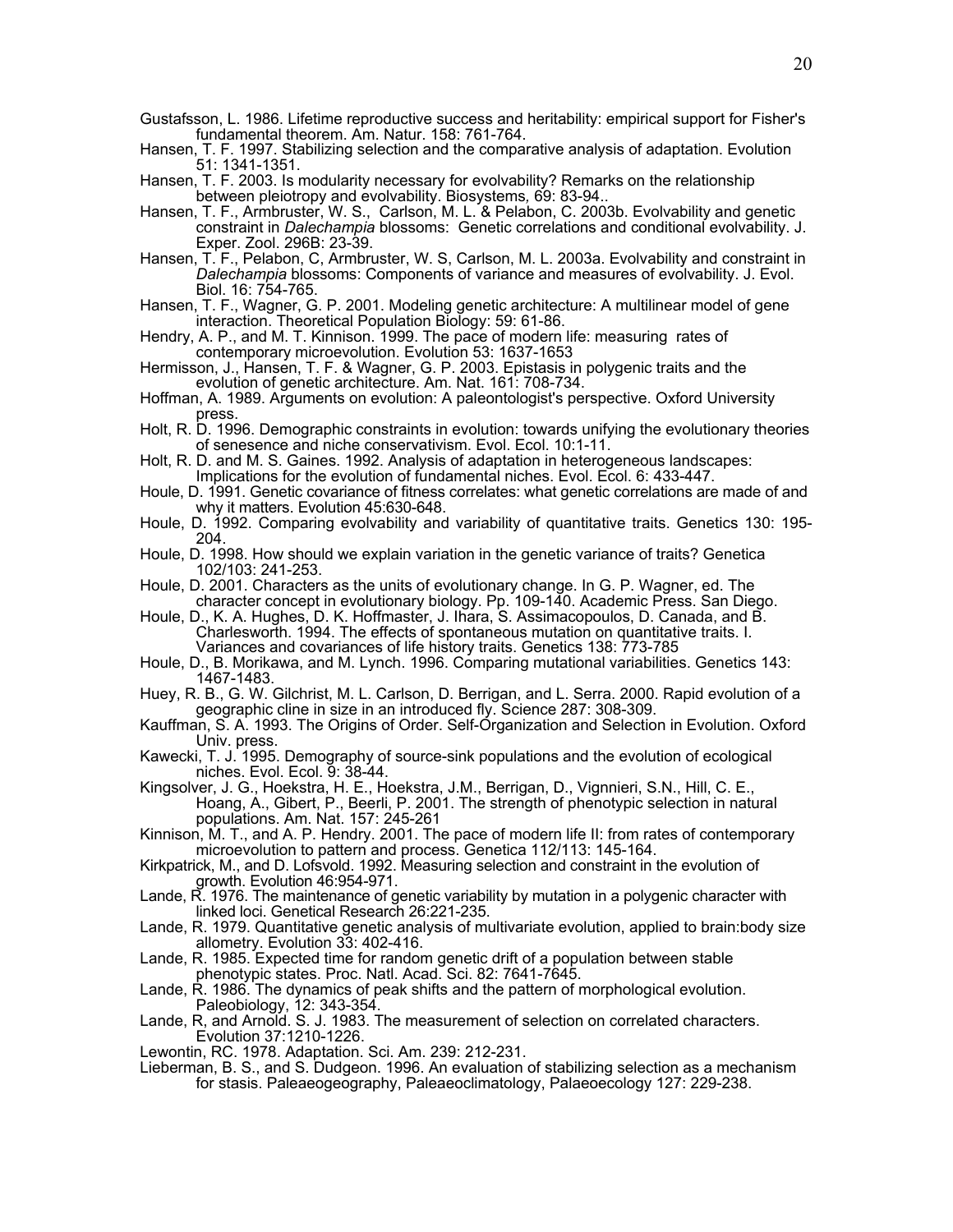- Lynch C. B. 1994. Evolutionary inferences from genetic analyses of cold adaptation in laboratory and wild populations of the house mouse. Pp. 278-304 *in* C. R. B. Boake, ed. Quantitative genetic studies of behavioral evolution. The university of Chicago press, Chigago.
- Lynch, M. 1988. The rate of polygenic mutation. Genet. Res. Camb. 51: 137-148.
- Lynch, M. 1990. The rate of morphological evolution in mammals from the standpoint of the neutral expectation. Am. Nat. 136: 727-741.
- Lynch, M. 1993. Neutral models of phenotypic evolution. Pp. 86-108 *in* L. Real, ed. Ecological genetics. Princeton Univ. Press, Princeton NJ.
- Lynch, M., and W. G. Hill. 1986. Phenotypic evolution by neutral mutation. Evolution 40: 915-935.
- Lynch, M., Blanchard, J., Houle, D., Kibota, T., Schultz, S., Vassilieva, L., Willis, J. 1999. Perspective: Spontaneous deleterious mutation. Evolution 53: 645-663
- McAlpine, J. F. 1989. Phylogeny and classification of the Muscomorpha. Pages 1397-1518 *in* J. F. McAlpine and D. M. Wood, eds. Handbook of Nearctic Diptera, vol. 3. Research Branch of Agriculture Canada, Monograph 32, Ottawa.

Mackay, T. F. C., R. F. Lyman, and W. G. Hill. 1995. Polygenic mutation in *Drosophila* 

.

- *melanogaster*: non-linear divergence among unselected strains. Genetics 139:849-859.
- Maynard Smith, J. 1983. The genetics of stasis and punctuation. Ann. Rev. Genet. 17: 11-25.
- Maynard Smith, J., R. Burian, S. Kauffman, P. Alberch, J. Campbell, B. Goodwin, R. Lande, D. Raup, and L. Wolpert. 1985. Developmental constraint and evolution. Quart. Rev. Biol., 60: 265-287.
- Merila, J., B. C. Sheldon, and L. E. B. Kruuk. 2001. Explaining stasis: microevolutionary studies in natural populations. Genetica 112/113:199-222.
- Mitchell, W. A., and T. J. Valone. 1990. The optimization research program: studying adaptations by their function. Quart. Rev. Biol. 65: 43-52.
- Moreno, G. 1994. Genetic architecture, genetic behavior, and character evolution. Ann. Rev. Ecol. Syst. 25: 31-45.
- Mousseau, T. A., and D. A. Roff. 1987. Natural Selection and the heritability of fitness components. Heredity 59: 181-197.
- Olson, E. C. and Miller, R. L. 1958. Morphological integration. Chicago Univ. Press. Chicago.
- Parker, G. A., and J. Maynard Smith. 1990. Optimality theory in evolutionary biology. Nature 348: 27-33.
- Powell, J. R. 1997. Progress and Prospects in Evolutionary Biology: the *Drosophila* Model. Oxford, New York.
- Price T., and L. Liou. 1989. Selection on clutch size in birds. Am. Natur. 134: 950-959.
- Raff, R. A. 1996. The shape of life: genes, development, and the evolution of animal form. Univ. Chicago press.
- Riedl, R. J. 1977. A systems-analytical approach to macro-evolutionary phenomena. Quart. Rev. Biol. 52: 351-370.
- Riedl, R. J. 1978. Order in living organisms: a systems analysis of evolution. Wiley, New York.
- Rice S. H. 1998. The evolution of canalization and the breaking of von Baer's laws: modeling the evolution of development with epistasis. Evolution 52: 647-656.
- Robertson, F. W. 1959. Studies in quantitative inheritance. XII. Cell size and number in relation to genetic and environmental variation of body size in *Drosophila*. Genetics 44:869-896.
- Robertson, F. W. 1962. Changing the relative size of the body parts of *Drosophila* by selection. Genetical Research 3:169-180.
- Robertson, F. W., and E. C. R. Reeve. 1952. Studies in quantitative inheritance. I. The effects of selection for wing and thorax length in *Drosophila melanogaster*. Journal of Genetics 50:416-448.
- Robinson, B.W., and R. Dukas. 1999. The influence of phenotypic modifications on evolution: The Baldwin effect and modern perspectives", Oikos 85: 582-89.
- Rutherford, S. L. 2000. From genotype to phenotype: buffering mechanisms and the storage of genetic information. BioEssays 22: 1095-1105.
- Santiago, E., J. Albornoz, A. Dominguez, M. A. Toro, and C. López-Fanjul. 1992. The Distribution of Spontaneous Mutations on Quantitative Traits and Fitness in *Drosophila melanogaster.*<br>Genetics 132: 771-781.
- Scharloo, W. 1991. Canalization: Genetic and developmental aspects. Ann. Rev. Ecol. Syst. 22: 65-93
- Schluter, D. 1996. Adaptive radiation along genetic lines of least resistance. Evolution 50: 1766- 1774.
- Schluter, D. 2000. The ecology of adaptive radiation. Oxford university press, Oxford.
- Sheldon, P. R. 1996. Plus ca change a model for stasis and evolution in different environments. Paleaeogeography, Paleaeoclimatology, Palaeoecology 127: 209-227.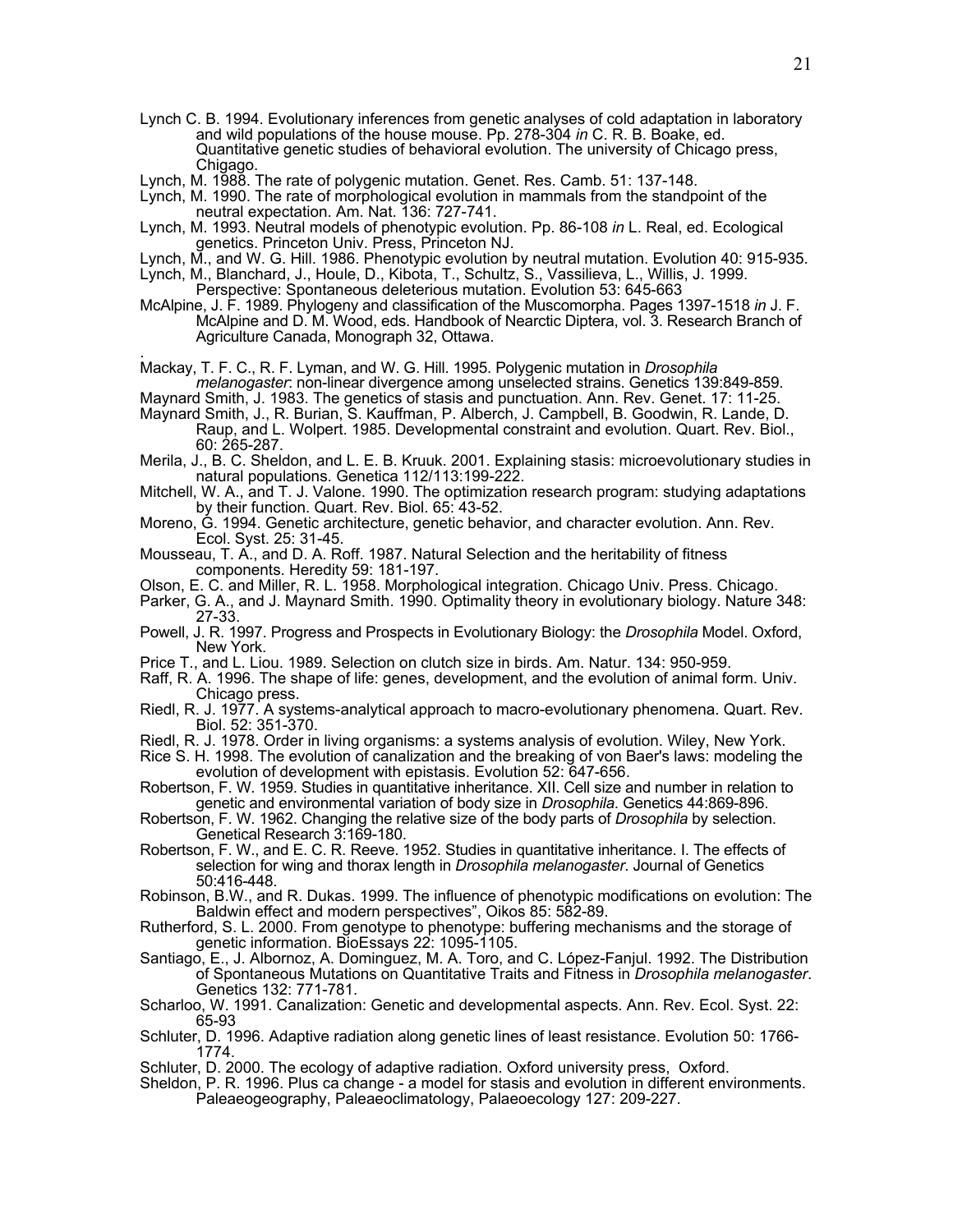Simpson, G. G. 1944. Tempo and mode in evolution. Colombia Univ. Press.

- Stenseth, N. C., and J. Maynard Smith. 1984. Coevolution in ecosystems: red queen evolution or stasis? Evolution, 38: 870-880.
- Steppan, S. J., P. C. Phillips, and D. Houle. 2002. Comparative quantitative genetics: evolution of the G matrix. TREE 17: 320-327.
- Stern, D. 2000. Perspective: Evolutionary developmental biology and the problem of variation. Evolution 54: 1079-1091.

Szathmáry, E. 1993. Do deleterious mutations act synergistically? Metabolic control theory provides a partial answer. Genetics 133: 127-132

- Travis, J. 1989. The role of optimizing selection in natural populations. Ann. Rev. Ecol. Syst. 20: 279-296.
- van Tienderen, P. M. 2000. Elasticities and the link between demographic and evolutionary dynamics. Ecology 81: 666-679.
- Van Valen, L. M. 1982. Integration of species, stasis and biogeography. Evolutionary theory 6: 99-112
- Venables, W.N., and B.D. Ripley. 1994. Modern Applied Statistics with S-Plus. Springer-Verlag, New York.
- Waddington, C. H. 1953. Genetic assimilation of an acquired character. Evolution 7: 118-126
- Wagner, G. P. 1986. The systems approach: An interface between development and population genetic aspects of evolution, *in* D. M. Raup and D. Jablonski, eds. Patterns and processes in the history of life. Pp 149-165. Springer.
- Wagner, G. P. 1996. Homologues, natural kinds and the evolution of modularity. Am. Zool. 36: 36-43.
- Wagner, G. P, Altenberg. L.1996. Complex adaptations and evolution of evolvability. Evolution 50: 967-976.
- Wagner, G. P., Booth, G, Bagheri-Chaichian, H. 1997. A population genetic theory of canalization. Evolution 51: 329-347.
- Wake, D. B., G. Roth, and M. Wake. 1983. On the problem of stasis in organismal evolution. J. Theor. Biol. 101: 211-224
- Weber, K. E. 1990. Selection on wing allometry in *Drosophila melanogaster*. Genetics 126:975-989.
- Weber, K. E. 1992. How small are the smallest selectable domains of form? Genetics 130:345-353.
- Weber, K. E. 1996. Large genetic changes at small fitness cost in large populations of *Drosophila melanogaster* selected for wind tunnel flight: rethinking fitness surfaces. Genetics 144:205- 213.
- Weber, K., R. Eisman, L. Morey, A. Patty, J. Sparks, M. Tausek, and Z.-B. Zeng. 1999. An analysis of polygenes affecting wing shape on chromosome 3 in *Drosophila melanogaster*. Genetics 153:773-786.
- Williams, G. C. 1992. Natural Selection: Domains, Levels, and Challenges. Oxford Univ. press. Oxford.
- Williamson P. G. 1987. Selection or constraint? A proposal on the mechanism for stasis. In Campbell, M.F., ed. Rates of evolution. Allen & Unwin.
- Zeng, Z.-B., H. Tachida, and C. C. Cockerham. 1989. Effects of mutation on selection limits in finite populations with multiple alleles. Genetics 122: 977-984.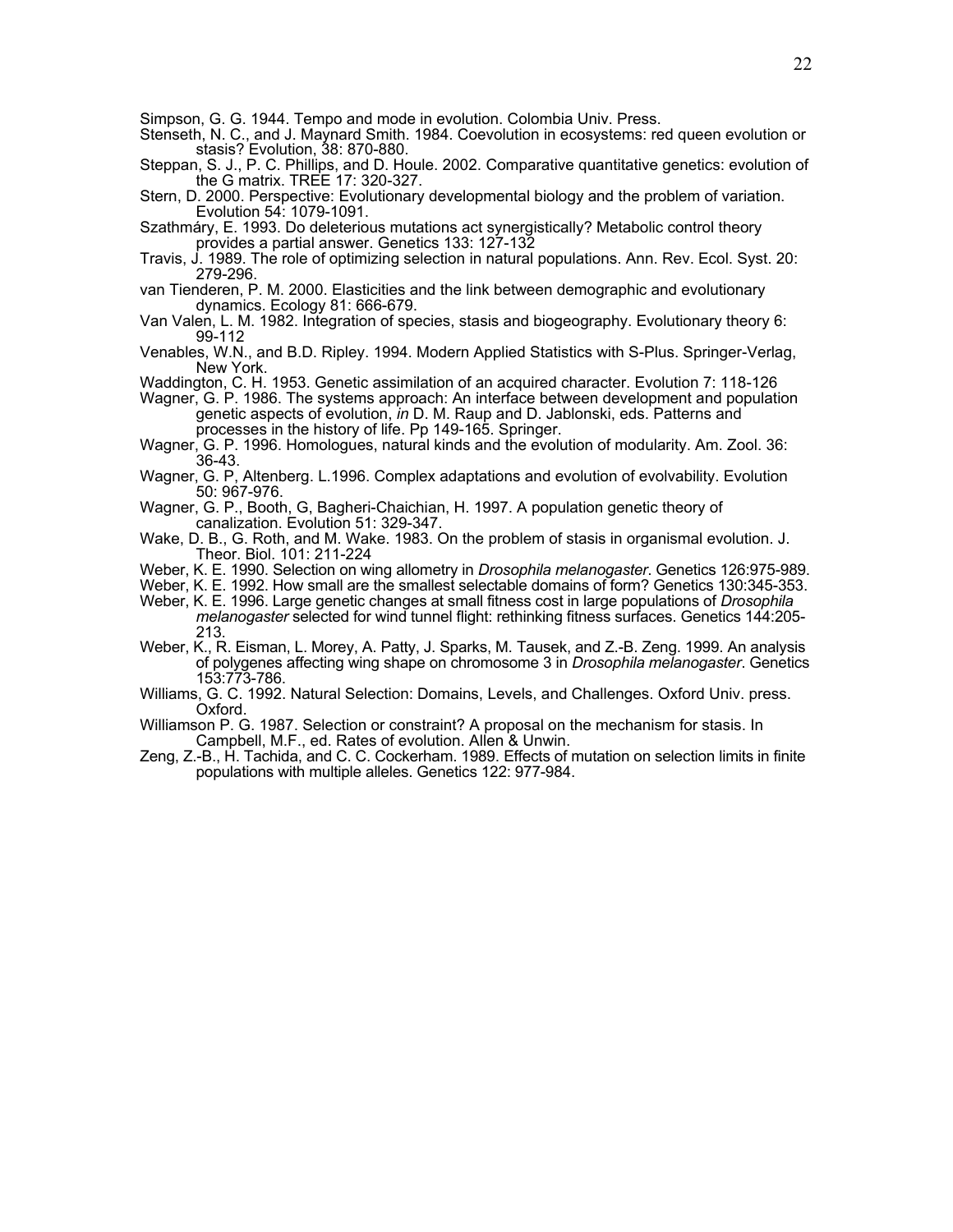**Table 1:** Discriminant function analysis of Drosophilid wing shape data. The discriminant function was estimated based on 2/3 of the data, and tested on the remaining 1/3 using S-Plus routine lda (Venables and Ripley, 1994 pp 315-316).

|                  | Number of Specimens |        |                |            |
|------------------|---------------------|--------|----------------|------------|
|                  |                     |        | Classification |            |
| <b>Species</b>   | Trained             | Tested | errors         | Error rate |
| algonquin        | 43                  | 21     | 1              | 0.05       |
| athabasca        | 52                  | 26     | 5              | 0.19       |
| hydeii           | 119                 | 61     | 13             | 0.21       |
| melanogaster     | 128                 | 65     | 3              | 0.05       |
| simulans         | 78                  | 40     | 9              | 0.22       |
| 18 other species | 1177                | 592    | $\overline{0}$ | 0.00       |
| Total            | 1597                | 805    | 31             | 0.036      |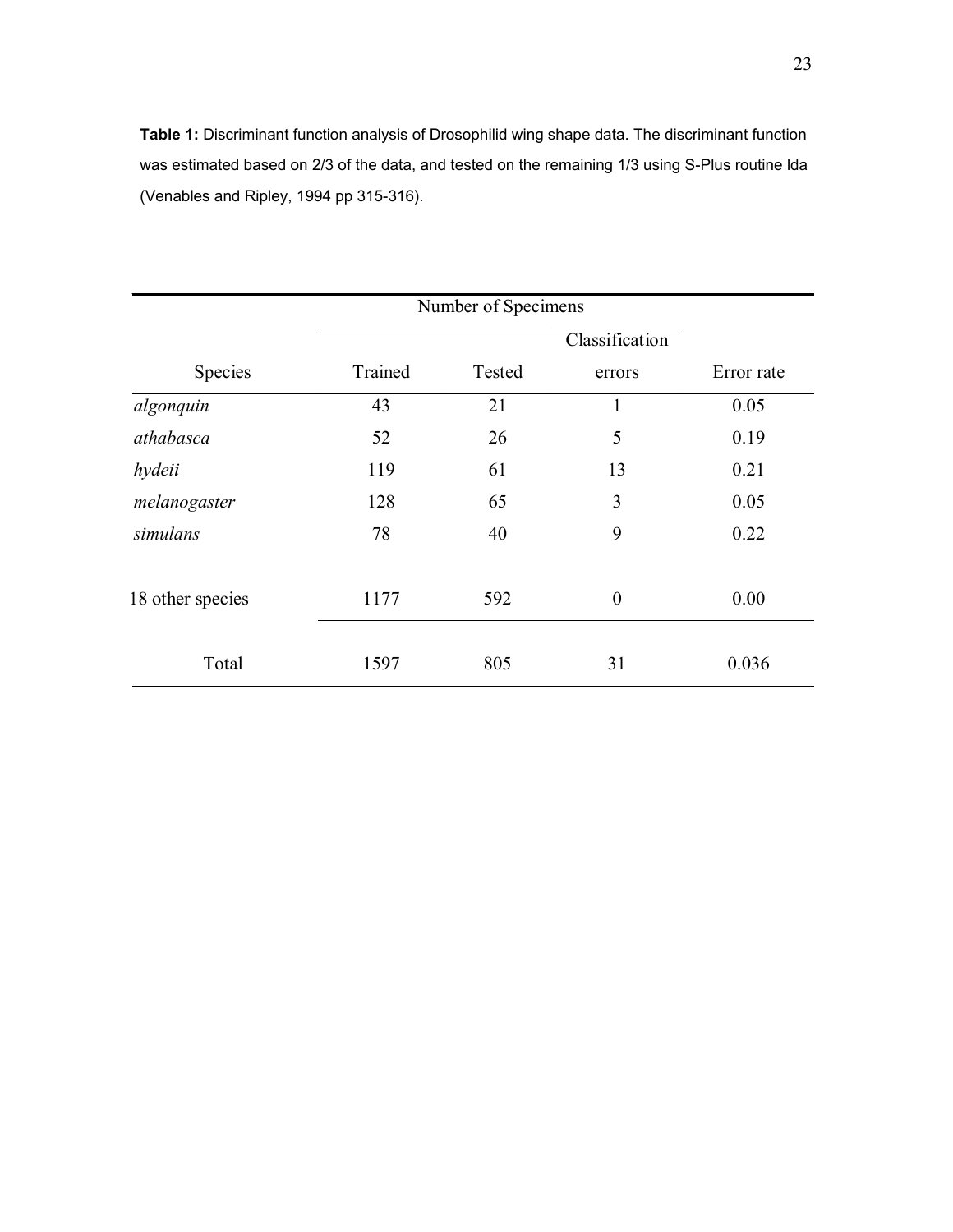## **Captions to Figures**

Figure 1. The wing vein landmark coordinates of Drosophilid flies when centroid size is removed and the data are aligned to a consensus configuration (Galpern 2000).The data consist of 2774 individuals of 23 species: 18 *Drosophila* species (*busckii, nebulosa, willistoni, saltans, sturtevanti, melanogaster, simulans, algonquin, athabasca, immigrans, sulfurigaster, falleni, guttifera, micromelanica, robusta, americana, virilis, hydeii*, and *repleta*), *Scaptodrosophila lebanonensis* and *S. stonei*, *Hirtodrosophila pictiventris*, and *Chymomyza procnemis*.

Figure 2. a) Relationship between heritabilities and "evolvabilities", measured as  $I_A$ , in a set of floral traits from a population of *Dalechampia scandens*. An "evolvability" of 1% means that the response to directional selection of the same strength as on fitness itself would be 1% per generation. Generally the two measures are unrelated, with the exception of a few shape characters in the lower left part of the plot that were practically devoid of genetic variation. b) Effects of conditioning evolvabilities on two functionally important traits (GA is size of a gland that produce resins as a pollinator reward, and UBW is the size of an involucral bract with an important protective function). The graph shows reduction in evolvability due to conditioning on either GA alone, or on both traits together. From Hansen et al. (2003a,b; see also Armbruster et al. this volume).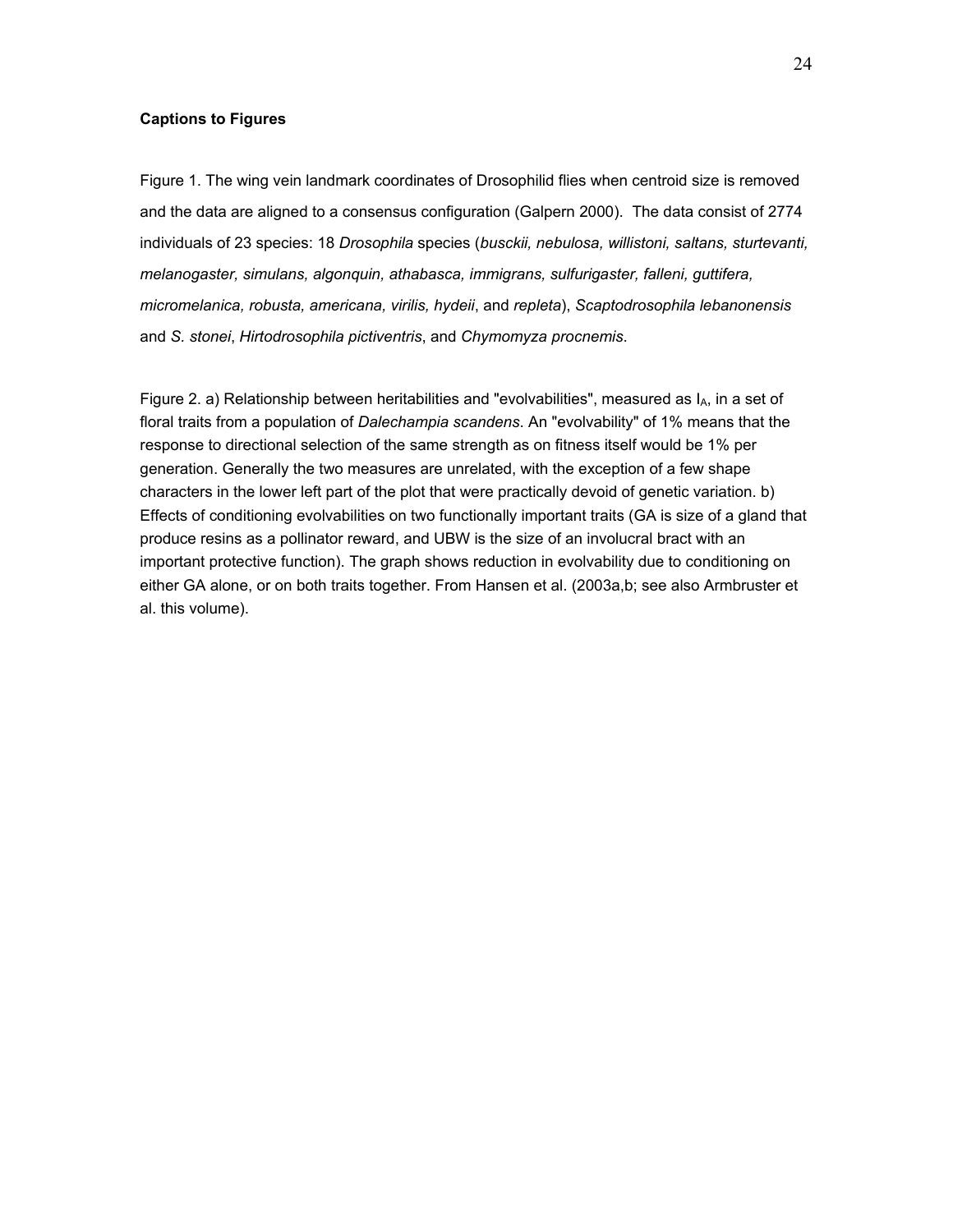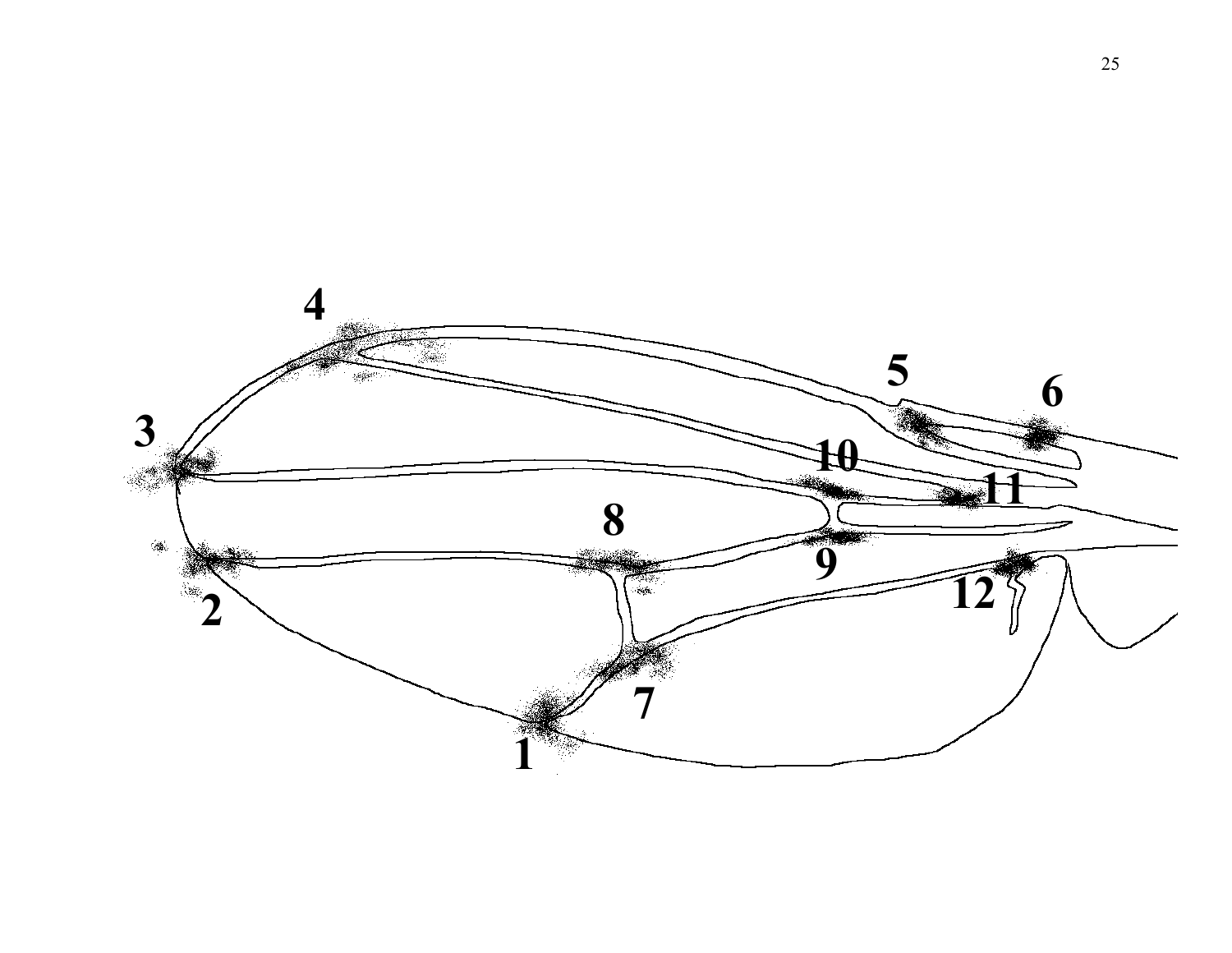